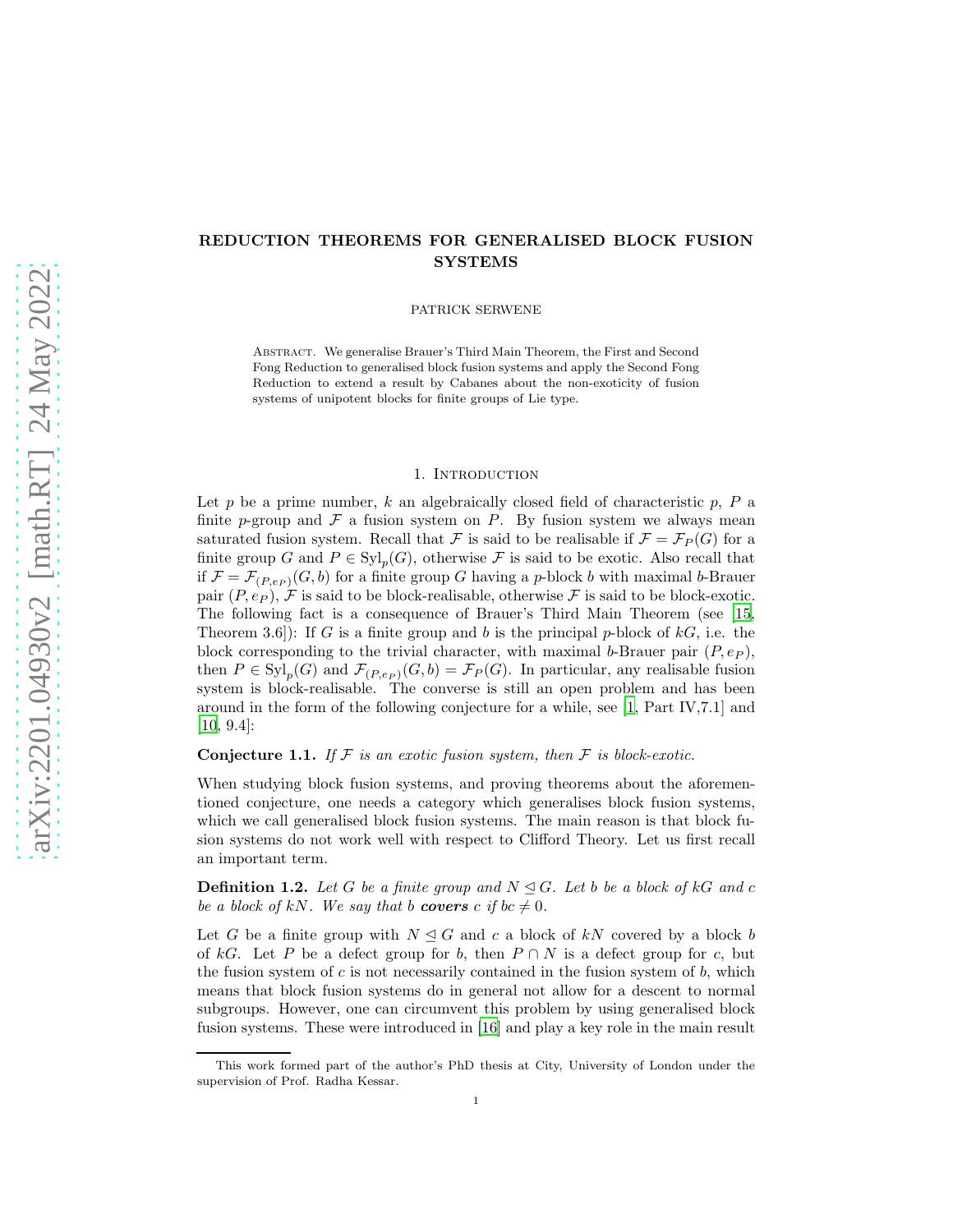of [\[16\]](#page-18-3), as well as in the Reduction Theorems of [\[20\]](#page-19-0). They are defined as follows. See Section [2.3](#page-5-0) for details.

**Definition 1.3.** Let H be a finite group,  $G \trianglelefteq H$  and c be a H-stable block of kG. *Let*  $(P, e_P)$  *be a maximal*  $(c, H)$ *-Brauer pair. Let*  $(Q, e_Q) \leq (P, e_P)$ *. Denote by*  $\mathcal{F}_{(P,e_P)}(H, G, c)$  *the category on* P *with morphisms consisting of all injective group homomorphisms*  $\varphi : Q \to R$  *for which there is some*  $g \in H$  *such that*  $\varphi(x) = g(x)$  $for \ all \ x \in Q \ and \ \mathcal{G}(Q,e_Q) \leq (R,e_R).$  We refer to this category as generalised block *fusion systems*.

Generalised block fusion systems capture the relationship between covered blocks of normal subgroups and the covering blocks of their overgroups. We explain these relationships in detail in the background chapter. We make the following conjecture.

<span id="page-1-0"></span>Conjecture 1.4. *Let* H *be a finite group with normal subgroup* G *having an* H*stable* p-block b with maximal  $(b, H)$ -Brauer pair  $(P, e_P)$ . Then the generalised block *fusion system*  $\mathcal{F}_{(P,e_P)}(H, G, b)$  *is non-exotic.* 

When  $H = G$ , then  $\mathcal{F}_{(P,e_P)}(H, G, b)$  is the usual block fusion system of b, so  $\mathcal{F}_{(P,e_P)}(H,G,b) = \mathcal{F}_{(P,e_P)}(G,b)$ . In particular, Conjecture [1.4](#page-1-0) implies Conjecture [1.1.](#page-0-0) We prove three key results for block fusion systems for this more general category, namely Brauer's Third Main Theorem and the First and Second Fong Reduction. The generalised version of Brauer's Third Main Theorem is the following result. If  $G = H$ , we get the result for block fusion systems.

<span id="page-1-1"></span>**Theorem 1.5.** Let  $G \trianglelefteq H$ , b the principal block of kG,  $(P, e_P)$  a maximal  $(b, H)$ -*Brauer pair, then*  $P \in \mathrm{Syl}_p(H)$ *, e<sub>P</sub> is the principal block of*  $kC_G(P)$  *and*  $\mathcal{F}_P(H)$  =  $\mathcal{F}_{(P,e_P)}(H,G,b).$ 

The next result is the Generalised First Fong Reduction. If  $G = H$  in the following theorem, we obtain the original result for block fusion systems. This special case was proved in [\[1,](#page-18-1) Part IV, Proposition 6.3]. Let  $G \trianglelefteq H$ , c be a block of kG and  $I_H(c) = \{h \in H \mid h \ c = c\},\$  the inertia subgroup of c in H. If b is a block of kH covering c, then there is a block of  $kI_H(c)$  corresponding to b which we call the Fong correspondent of b.

<span id="page-1-2"></span>**Theorem 1.6.** Let  $\mathcal F$  be a fusion system on a p-group P and let  $G$ , H be finite *groups such that*  $G \trianglelefteq H$ *. Let* b *be an* H-stable block of kG with  $\mathcal{F} = \mathcal{F}_{(P,e_P)}(H, G, b)$ . *Let* N *be a normal subgroup of* H *contained in* G *and* c *be a block of* kN *which is covered by* b. Then  $\mathcal{F} = \mathcal{F}_{(P,\widetilde{ep})}(I_H(c), I_G(c), \widetilde{b})$ *, where*  $\widetilde{b}$  *is the Fong correspondent of b in*  $I_G(c)$  *and*  $(P, \widetilde{e_P})$  *is a maximal*  $(\widetilde{b}, I_H(c))$ *-Brauer pair.* 

Finally, we state the Generalised Second Fong Reduction. If  $G = H$ , we obtain the original theorem for block fusion systems. This special case was proved in [\[1,](#page-18-1) Part IV, Theorem 6.6].

<span id="page-1-3"></span>**Theorem 1.7.** Let  $M \leq H$  such that  $|H : M|_p = 1$  and let A be a normal subgroup *of* H *contained in* M*. Let* c *be an* H*-stable block of* kA *of defect zero and* d *be an*  $H$ -stable block of kM covering c with maximal  $(d, H)$ -Brauer pair  $(P, e_P)$ . Then *there exists a*  $p'$ -central extension  $\widetilde{H}$  of  $H/A$  and a block  $\widetilde{d}$  of  $\widetilde{M}$  with maximal  $(\tilde{d}, \tilde{H})$ -Brauer pair  $(\tilde{P}, e'_{P})$ , with  $\tilde{P} \cong P$ , where  $\widetilde{M}$  is the full inverse image of  $M/A$ *in*  $\widetilde{H}$  *such that*  $\widetilde{d}$  *is*  $\widetilde{H}$ *-stable and*  $\mathcal{F}_{(P,e_P)}(H, M, d) \cong \mathcal{F}_{(\widetilde{P}, e'_P)}(\widetilde{H}, \widetilde{M}, \widetilde{d})$ *.*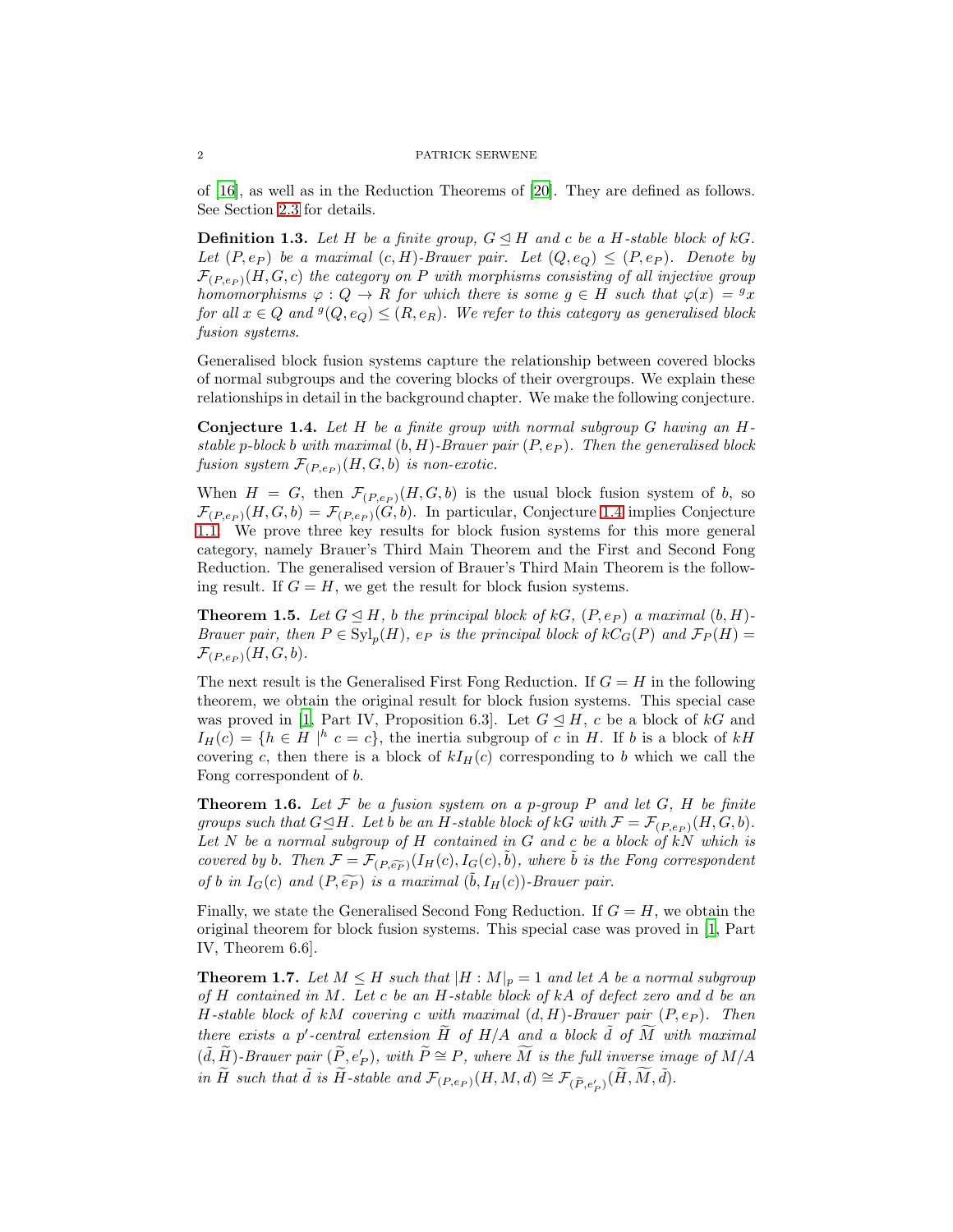Concerning Conjectures [1.1](#page-0-0) and [1.4,](#page-1-0) a first goal would be to prove these for all finite (quasi-)simple groups. We are interested in the case of finite simple groups of Lie type. If the natural characteristic of the group and  $p$  coincide, Conjecture [1.1](#page-0-0) is known to hold, see [\[9](#page-18-4), Theorem 6.18]. If p is not the natural characteristic, Cabanes proved Conjecture [1.1](#page-0-0) via constructive argument, i.e. providing a group which realises the fusion system, in  $[5]$  for unipotent p-blocks, where p is at least 7. The next main result extends the result of Cabanes to generalised block fusion systems.

<span id="page-2-0"></span>Theorem 1.8. *Let* X *be a connected, reductive group with associated Frobenius* F*,*  $G \leq X$  *an* F-stable Levi subgroup having a unipotent block b and let  $N \leq N_X(G)$  be *F-stable. We furthermore assume*  $p \geq 7$ ,  $|\mathbf{N}^F / \mathbf{G}^F|_p = 1$  *and that* b *is*  $\mathbf{N}^F$ -stable. Let  $(P, e_P)$  *be a maximal*  $(b, \mathbf{N}^F)$ *-Brauer pair. The generalised block fusion system*  $\mathcal{F}_{(P,e_P)}(\mathbf{N}^F,\mathbf{G}^F,b)$  *is non-exotic.* 

The case  $\mathbf{G} = \mathbf{N}$  is Cabanes' Theorem. Let  $(\mathbf{X}, F)$  be in duality with  $(\mathbf{X}^*, F)$ . If d is a block of  $X^F$ , then there exists a semisimple p'-element s in  $X^{*F}$  such that Irr( $\mathbf{X}^F, d$ )∩Irr( $\mathbf{X}^F, s$ )  $\neq 0$ . Let  $\mathbf{G}^*$  be a Levi subgroup of  $\mathbf{X}^*$  minimal with respect to the property of containing  $C^{\circ}_{\mathbf{X}^*}(s)$  and denote by G its dual. In [\[2\]](#page-18-6), Bonnafé, Dat and Rouquier prove that, in many cases, the fusion system of  $d$  is equivalent to the fusion system of a block c of a subgroup of  $X^F$  containing  $G^F$  as a normal subgroup, where c covers a unipotent block of  $\mathbf{G}^F$ . We can use Theorem [1.8](#page-2-0) to prove that the generalised block fusion system related to this normal inclusion is non-exotic and hope to use this in further work to tackle Conjectures [1.1](#page-0-0) and [1.4.](#page-1-0) To be specific, a next step would be to find a normal pair  $G' \leq H'$  of finite groups determined by  $(X^F, d)$  and some H'-stable unipotent block b' of G' such that generalised block fusion system of  $(H', G', b')$  coincides with the fusion system of  $(\mathbf{X}^F, d)$ .

In the next section we recall some definitions and results about fusion systems, in particular also block fusion systems and generalised block fusion systems. In Section [3,](#page-7-0) we first state the original versions of Theorems [1.5,](#page-1-1) [1.6](#page-1-2) and [1.7,](#page-1-3) and then prove the new versions. Finally, in Section [4](#page-13-0) we apply Theorem [1.6](#page-1-2) to prove Theorem [1.8.](#page-2-0)

## 2. NOTATION AND TERMINOLOGY

2.1. Introduction to Fusion Systems. In this section, we recall the definition and some key properties of fusion systems. Let  $p$  be a prime number. Note that by p-group we always mean finite p-group. For two groups  $Q, R$  contained in a group G, we write  $\text{Hom}_G(Q, R)$  for all group homomorphisms between Q and R which are induced by conjugation with an element in G.

<span id="page-2-1"></span>Definition 2.1. (a) *Let* p *be a prime and* P *be a* p*-group. A* fusion system *is a category*  $\mathcal F$  *on*  $P$ *, such that for all*  $Q, R \leq P$  *we have:* 

(i)  $\text{Hom}_P(Q, R) \subseteq \text{Hom}_{\mathcal{F}}(Q, R) \subseteq \text{Inj}(Q, R),$ 

 $(ii)$  *each homomorphism in*  $F$  *is the composition of an*  $F$ -*isomorphism and an inclusion.*

(b) Let F be a fusion system on a p-group P. Two subgroups  $Q, R \leq P$  are called F-conjugate *if they are isomorphic as objects of the category* F.

 $f(c)$  *A subgroup*  $Q \leq P$  *is called fully automised in*  $\mathcal{F}$  *if*  $\text{Aut}_P(Q) \in \text{Syl}_p(\text{Aut}_{\mathcal{F}}(Q)).$ (d) *A subgroup*  $Q \leq P$  *is called receptive in*  $F$  *if for each*  $R \leq P$  *and each*  $\varphi \in \text{Iso}_{\mathcal{F}}(R, Q)$ ,  $\varphi$  has an extension to the group  $N_{\varphi} := N_{\varphi}^{\mathcal{F}} := \{g \in N_P(R) \mid$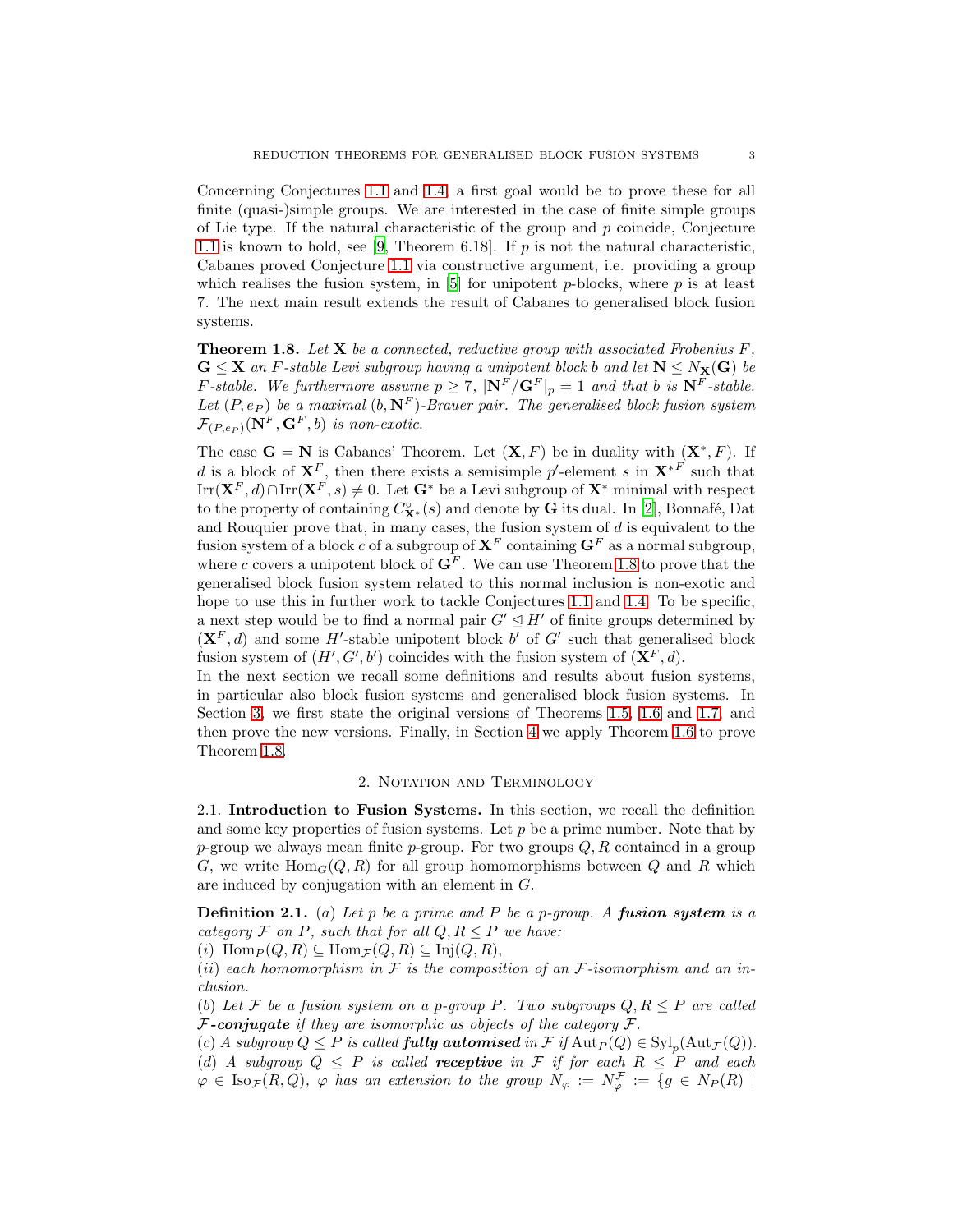$\varphi_{c_q} \in \text{Aut}_P(Q)$ .

(e) *A fusion system is called* saturated *if each subgroup of* P *is* F*-conjugate to a subgroup which is fully automised and receptive in* F*.*

In many applications, it is crucial for fusion systems to be saturated, since fusion systems only satisfying part  $(a)$  of the previous definition are too general. For convenience, we drop the term saturated, and mean saturated fusion system whenever we say fusion system. In the literature, fusion system means categories satisfying only part (a) from Definition [2.1.](#page-2-1)

**Theorem 2.2.** [\[17](#page-19-1), Theorem 2.11] *Let* G *be a finite group with*  $P \in \mathrm{Syl}_p(G)$ *. We denote the category on* P *with morphisms consisting of homomorphisms induced by conjugation by elements in* G *by*  $\mathcal{F}_P(G)$ *. Then*  $\mathcal{F}_P(G)$  *is a fusion system on* P.

If a fusion system is of the form  $\mathcal{F}_P(G)$  for a finite group G and  $P \in Syl_p(G)$ , we call it realisable, otherwise we call it exotic. Furthermore, we say that a fusion system on a p-group P is trivial if  $\mathcal{F} = \mathcal{F}_P(P)$ .

**Definition 2.3.** Let  $F$  be a fusion system on a p-group  $P$ .

(a) If  $C_P(Q') = Z(Q')$  for each  $Q' \leq P$  which is  $\mathcal{F}$ -conjugate to  $Q$ , then  $Q$  is *called* F-centric. Define  $\mathcal{F}^c$  to be the full subcategory of  $\mathcal F$  whose objects are the F*-centric subgroups of* P*.*

(b) *A proper subgroup* H *of a finite group* G *is called* strongly p-embedded *if* H *contains a Sylow p-subgroup* P of G and  $P \neq 1$  *but*  ${}^xP \cap H = 1$  *for any*  $x \in G \setminus H$ *.* (c) *A subgroup*  $Q \leq P$  *is called fully F*-normalised *if*  $|N_P(R)| \leq |N_P(Q)|$  *for any*  $R \leq P$  *with*  $R \cong Q$  *in*  $\mathcal{F}.$ 

(d) We call a subgroup  $Q \leq P$  F-essential if Q is F-centric and fully normalised *in* F, and if  $\text{Aut}_{\mathcal{F}}(Q) / \text{Aut}_{Q}(Q)$  has a strongly p-embedded subgroup.

Note that if  $\mathcal F$  is a fusion system on P, an F-essential subgroup of P is always a proper subgroup since  $\text{Aut}_{\mathcal{F}}(P)/\text{Aut}_{P}(P)$  is a p'-group.

Let  $n \in \mathbb{N}_{\geq 1}$  and  $i \in \{1, \ldots, n\}$ . If F is a fusion system on P and  $M_i \subseteq \text{Aut}_{\mathcal{F}}(Q_i)$  for some  $Q_i \leq P$ , we denote by  $\langle M_1, \ldots, M_n \rangle$  the smallest (not necessarily saturated) subsystem of F on P such that its morphisms contain all the sets  $M_i$  for  $i = 1, \ldots, n$ . The following theorem tells us that the structure of a fusion system  $\mathcal F$  on  $P$  is determined by the automorphisms of  $\mathcal F$ -essential subgroups of  $P$  and  $P$  itself.

<span id="page-3-0"></span>Theorem 2.4. (Alperin's Fusion Theorem) [\[1,](#page-18-1) Part I, Theorem 3.5] *Let* F *be a fusion system on a p-group* P. Then  $\mathcal{F} = \langle \text{Aut}_{\mathcal{F}}(Q) | Q = P$  or Q is F-essential.

We can define a substructure similar to normal subgroups for fusion systems.

**Definition 2.5.** Let F be a fusion system on a p-group P and  $\mathcal{E} \subseteq \mathcal{F}$  be a subcategory of  $\mathcal F$  which is a fusion system itself on some subgroup  $P' \leq P$ .

(a) *A* subgroup  $Q \leq P$  is called **strongly F-closed**, if  $\varphi(R) \subseteq Q$  for each  $\varphi \in$  $\text{Hom}_{\mathcal{F}}(R, P)$  *and each*  $R \leq Q$ *.* 

(b) If P' is normal in P and strongly F-closed,  ${}^{\alpha} {\mathcal{E}} = {\mathcal{E}}$  for each  $\alpha \in Aut_{\mathcal{F}}(P')$ *and for each*  $Q \leq P'$  *and*  $\varphi \in \text{Hom}_{\mathcal{F}}(Q, P')$ *, there are*  $\alpha \in \text{Aut}_{\mathcal{F}}(P')$  *and*  $\varphi_0 \in$  $\text{Hom}_{\mathcal{E}}(Q, P')$  with  $\varphi = \alpha \circ \varphi_0$ , then  $\mathcal E$  is called **weakly normal** in  $\mathcal F$ , denoted  $\mathcal E \leq \mathcal F$ . (c) If  $\mathcal E$  *is weakly normal and in addition, we have that each*  $\alpha \in \text{Aut}_{\mathcal E}(P')$  *has an*  $extension \overline{\alpha} \in Aut_{\mathcal{F}}(P'C_P(P'))$  *with*  $[\overline{\alpha}, C_P(P')] \leq Z(P')$ *, then we call*  $\mathcal E$  **normal** *in*  $\mathcal F$  *and write*  $\mathcal E \subseteq \mathcal F$ .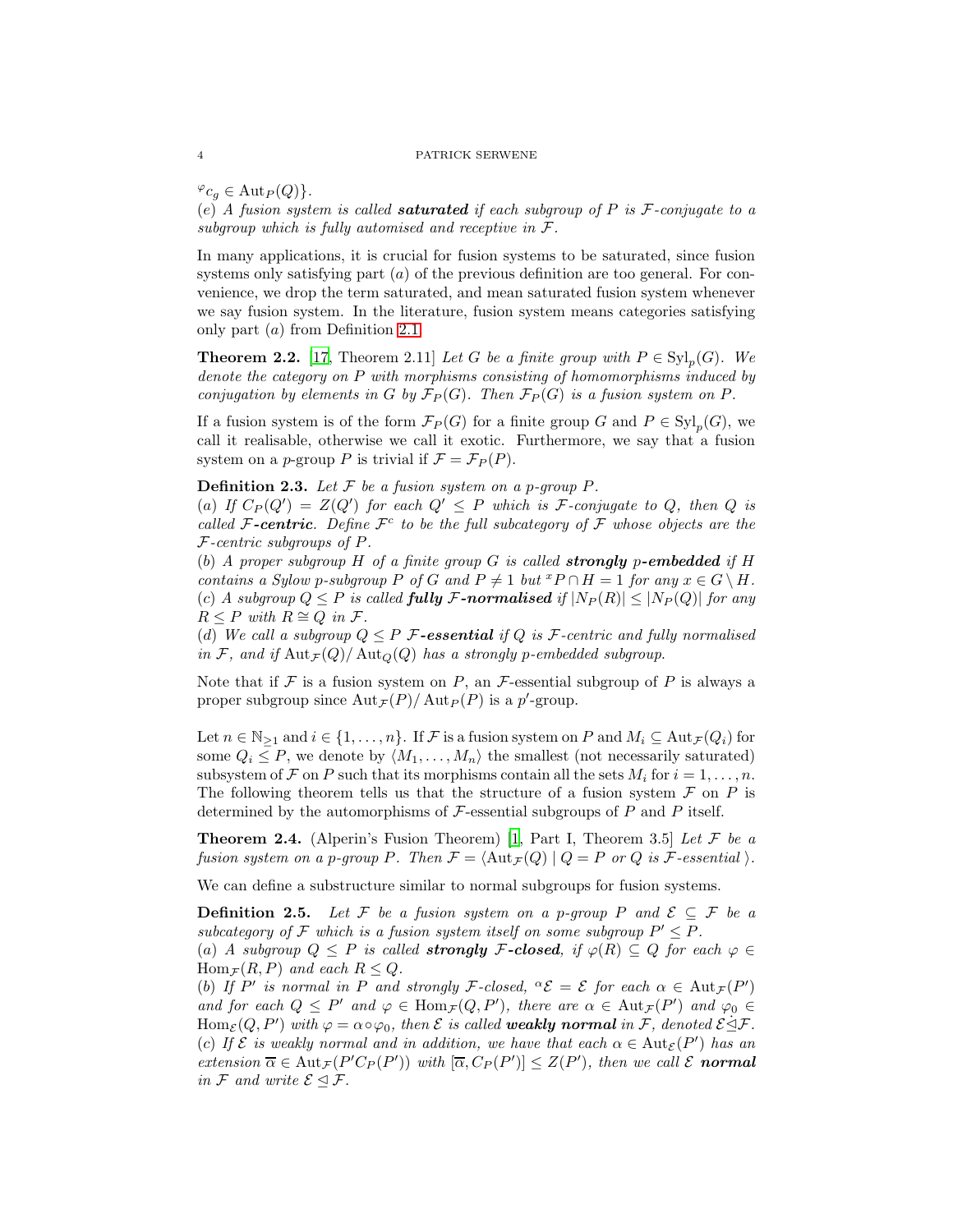2.2. Fusion systems of blocks. In the previous section, we have seen that every finite group realises a fusion system on its Sylow p-subgroups. Next, we see that fusion systems can also be induced by block idempotents of finite groups. We refer to such idempotents simply as blocks. Fix  $k$  to be an algebraically closed field of characteristic p for the rest of this chapter.

Definition 2.6. *Let* G *be a finite group and* b *a block of* kG*. We denote the set of blocks of*  $kC_G(Q)$  *for some p-subgroup*  $Q$  *of*  $G$  *by*  $\mathcal{B}(Q)$ *. A* **Brauer pair** *is a pair*  $(Q, f)$  where Q is a p-subgroup of G and f is a block of  $kC_G(Q)$ .

Note that G acts on the set of Brauer pairs by conjugation. We recall the Brauer map to see how Brauer pairs form a poset.

**Definition 2.7.** Let G be a finite group and  $Q \leq G$ . For an element  $a = \sum$  $\sum_{g \in G} \alpha_g g \in$  $kG$ , set  $\text{Br}_Q^G(a) := \sum_{g \in C_G(Q)} \alpha_g g.$ 

Proposition 2.8. [\[15](#page-18-0), Proposition 2.2] *Let* G *be a finite group and let* Q *be a*  $p\text{-}subgroup$  of  $G$ , henceforth written as  $Q \leq_p G$ . Then for any  $a, a' \in (kG)^Q$ ,  $Br_Q^G(aa') = Br_Q^G(a) Br_Q^G(a')$ . Consequently, the map  $Br_Q^G : (kG)^Q \to kC_G(Q), a \mapsto$ Br<sup>G</sup> <sup>Q</sup>(a) *is a surjective homomorphism of* k*-algebras.*

**Definition 2.9.** Let G be a finite group with  $N \leq G$ . We call a block b of kN  $G$ -stable if  ${}^gb = b$  for all  $g \in G$ *.* 

**Definition 2.10.** Let G be a finite group,  $Q, R \leq G$  and  $(Q, f)$  and  $(R, e)$  be *Brauer pairs. Then*

(a)  $(Q, f) \trianglelefteq (R, e)$  *if*  $Q \trianglelefteq R$ *, f is* R-stable and  $\text{Br}_R^G(f)e = e$ , (b)  $(Q, f) \leq (R, e)$  if  $Q \leq R$  and there exist Brauer pairs  $(S_i, d_i)$ ,  $1 \leq i \leq n$ , such *that*  $(Q, f) \leq (S_1, d_1) \leq (S_2, d_2) \leq \cdots \leq (S_n, d_n) \leq (R, e).$ 

Let  $(R, e)$  be a Brauer pair and let  $Q \leq R$ . The idempotent f such that  $(Q, f) \leq$  $(R, e)$  as in the previous definition, is actually uniquely determined:

**Theorem 2.11.** (Alperin–Broué) [\[15](#page-18-0), Theorem 2.9] *Let* G *be a finite group*,  $R \leq G$ *and let*  $(R, e)$  *be a Brauer pair. For any*  $Q \leq R$ *, there exists a unique*  $f \in B(Q)$ *with*  $(Q, f) \leq (R, e)$ *. Furthermore, if*  $Q \trianglelefteq R$ *, then* f *is the unique element of*  $\mathcal{B}(Q)^R$ with  $\text{Br}_R^G(f)e = e$ . The conjugation action of G on the set of Brauer pairs preserves ≤*.*

Definition 2.12. *Let* G *be a finite group and* b *a block of* kG*.*

(a) *A* b-**Brauer pair** is a Brauer pair  $(R, e)$  such that  $(1, b) \leq (R, e)$ , or equivalently *it is a Brauer pair*  $(R, e)$  *such that*  $\text{Br}_R^G(b)e = e$ .

(b) We denote the blocks  $e$  of  $kC_G(R)$  such that  $(1,b) \leq (R,e)$  by  $\mathcal{B}(R,b)$ .

(c) *A* defect group of *b* is a p-subgroup *P* of *G* maximal such that  $\text{Br}_P^G(b) \neq 0$ .

Note that the group  $G$  acts by conjugation on the set of b-Brauer pairs. Furthermore, some p-subgroup P of G is a defect group of b if and only if there is a maximal pair  $(P, e)$  such that  $(1, b) \leq (P, e)$ . We refer to such a pair as a maximal b-Brauer pair.

We record some facts about covered blocks which we need in later chapters.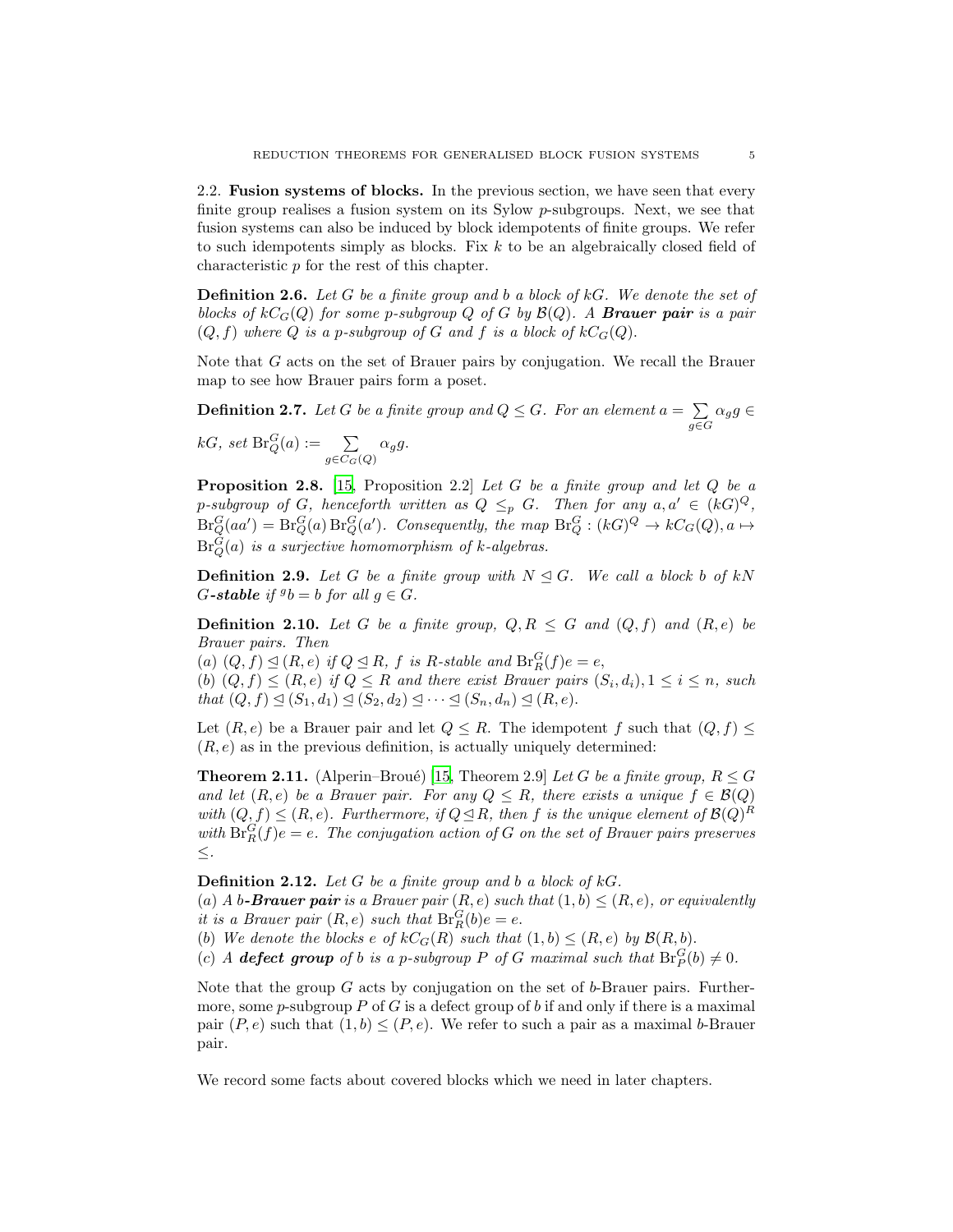<span id="page-5-3"></span>**Lemma 2.13.** Let G be a finite group,  $S \leq_{p} G$ ,  $(S, e_S)$  and  $(S, f_S)$  be Brauer *pairs such that*  $f_S$  *covers*  $e_S$ *. Let*  $e_U$  *and*  $f_U$  *be the unique idempotents such that*  $(U, e_U) \leq (S, e_S)$ , respectively  $(U, f_U) \leq (S, f_S)$ . Suppose that  $e_U f_U \neq 0$  for some  $U \leq S$ *. Then*  $e_Q f_Q \neq 0$  *for any*  $Q \leq U$ *.* 

*Proof*. The second and third paragraph of the proof of [\[16,](#page-18-3) Theorem 3.5] are spent proving exactly this statement.

<span id="page-5-5"></span>Lemma 2.14. *Let* G *be a finite group,* N *a normal subgroup of* G*,* d *a block of* kG *and* c *an* G*-stable block of* kN*. Suppose that there exists a* d*-Brauer pair* (Q, e) *such that*  $N \leq C_G(Q)$  *and e covers c*. *Then d covers c*.

*Proof* Since e covers c and c is  $C_G(Q)$ -stable, ce = e, see [\[18,](#page-19-2) Proposition 6.8.2(ii)]. So,  $dce = de$ . On the other hand, since  $(Q, e)$  is a d-Brauer pair,  $Br_Q^G(de)$  $\operatorname{Br}_Q^G(d)\operatorname{Br}_Q^G(e) = \operatorname{Br}_Q^G(d)e = e \neq 0.$  Hence,  $dce = de \neq 0$  which implies that  $dc \neq 0.$  $\Box$ 

<span id="page-5-4"></span>Lemma 2.15. [\[13](#page-18-7), Chapter V, Lemma 3.5] *Let* G *be a finite group,* N *a normal subgroup of* G *such that*  $G/N$  *is a p-group. If* b *is a block of*  $kN$ *, then there is a unique block of* kG *that covers* b*.*

**Definition 2.16.** Let b be a block of kG and  $(P, e_P)$  be a maximal b-Brauer pair. *For a subgroup*  $Q \leq P$ *, denote by*  $e_Q$  *the unique block such that*  $(Q, e_Q) \leq (P, e_P)$ *. Denote the category on* P *whose morphisms consist of all injective group homomorphisms*  $\varphi$  :  $Q \to R$  *for which there is some*  $g \in G$  *such that*  $\varphi(x) = g x$  *for all*  $x \in Q$ and  $^{g}(Q, e_Q) \leq (R, e_R)$  by  $\mathcal{F}_{(P, e_P)}(G, b)$ .

<span id="page-5-1"></span>Theorem 2.17. [\[15](#page-18-0), Theorem 3.9(i)] *Keep the notation of the previous definition.* The category  $\mathcal{F}_{(P,e_P)}(G, b)$  *is a fusion system on* P.

If a fusion system is of the form as in the previous theorem, we call it blockrealisable, otherwise we call it block-exotic. Furthermore, if a fusion system  $\mathcal F$  is of this form, we call the respective block  $b \mathcal{F}\text{-block}$ . The following theorem connects exotic and block-exotic fusion systems.

<span id="page-5-2"></span>Theorem 2.18. (Brauer's Third Main Theorem) [\[15](#page-18-0), Theorem 7.1] *Let* G *be a finite group and b the principal block of kG with maximal b-Brauer pair*  $(P, e_P)$ *. Then, for any*  $Q \leq_p G$ ,  $Br_Q^G(b)$  *is the principal block of*  $kC_G(Q)$ *. In particular,*  $P \in \mathrm{Syl}_p(G)$  and  $\mathcal{F}_{(P,e_P)}(G,b) = \mathcal{F}_P(G)$ .

In particular, any realisable fusion system is block-realisable. The converse is still an open problem, as noted in Conjecture [1.1.](#page-0-0)

<span id="page-5-0"></span>2.3. Generalised block fusion systems. We need to introduce more general categories than block fusion systems, since some group theoretic properties are not captured by these: Assume b is a block of kG with maximal b-Brauer pair  $(P, e_P)$ and  $N \trianglelefteq G$ . If c is a block of kN covered by b, i.e.  $bc \neq 0$ ,  $P \cap N$  is a defect group for c, see [\[19,](#page-19-3) Chapter 5, Theorem 5.16 (iii)]. However, in general  $\mathcal{F}_{(P \cap N, e_{P \cap N})}(N, c)$ is not even a subsystem of  $\mathcal{F}_{(P,e_P)}(G, b)$ , see [\[15](#page-18-0), Example 7.5].

We use a generalised category, introduced in [\[16\]](#page-18-3), to circumvent this difficulty, which will turn out to be very useful when proving results about block fusion systems.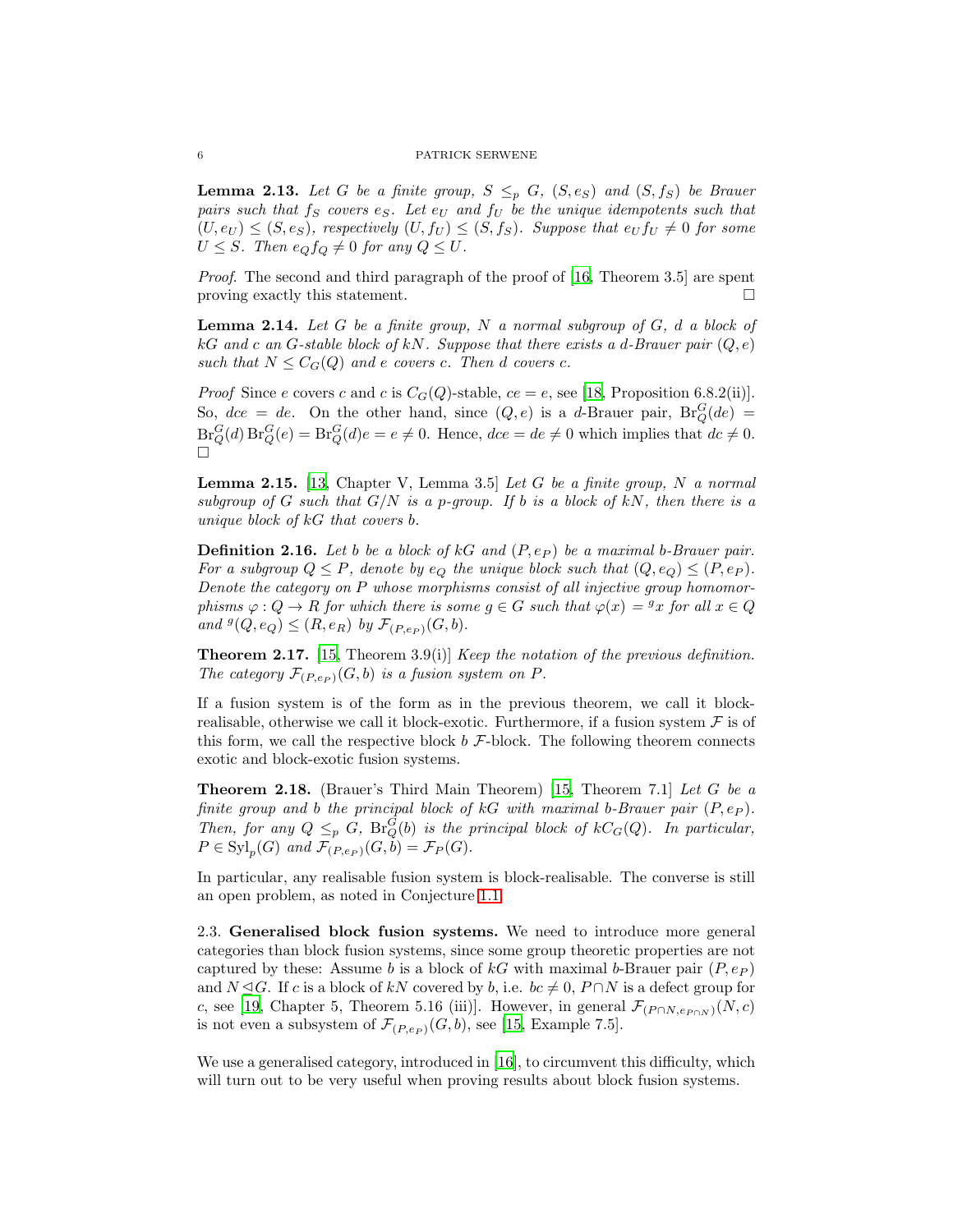**Definition 2.19.** Let G be a finite group,  $N \leq G$  and c be a G-stable block of kN. A  $(c, G)$ -Brauer pair is a pair  $(Q, e_Q)$ , where  $Q$  is a p-subgroup of  $G$  with  $\operatorname{Br}_Q^N(c) \neq 0$  and  $e_Q$  is a block of  $kC_N(Q)$  such that  $\operatorname{Br}_Q^N(c)e_Q \neq 0$ .

Let  $(Q, e_Q)$  and  $(R, e_R)$  be two  $(c, G)$ -Brauer pairs. We say that  $(Q, e_Q)$  is contained in  $(R, e_R)$  and write  $(Q, e_Q) \leq (R, e_R)$ , if  $Q \leq R$  and for any primitive idempotent  $i \in (k)R^N$  with  $\text{Br}_R^N(i)e_R \neq 0$ , we also have  $\text{Br}_Q^N(i)e_Q \neq 0$ . This defines an order relation on the set of  $(c, G)$ -Brauer pairs compatible with the conjugation action of G. We also have that given a  $(c, G)$ -Brauer pair and  $Q \leq R$  there exists a unique  $(c, G)$ -Brauer pair  $(Q, e_Q)$  contained in  $(R, e_R)$ , see [\[3,](#page-18-8) Theorem 1.8(i)]. Also, by [\[3,](#page-18-8) Theorem 1.14(2)], all maximal  $(c, G)$ -Brauer pairs are G-conjugate. If  $(P, e_P)$ is a maximal  $(c, G)$ -Brauer pair and  $G = N$ , P is a defect group as defined in the previous section.

**Theorem 2.20.** [\[16,](#page-18-3) Theorem 3.4] *Let* G *be a finite group,*  $N \leq G$  *and* c *be a* G*-stable block of* kN*. Let* (P, e<sup>P</sup> ) *be a maximal* (c, G)*-Brauer pair. The category*  $\mathcal{F}_{(P,e_P)}(G, N, c)$  *is a fusion system. If*  $(P', e'_P)$  *is another maximal*  $(c, G)$ -Brauer pair, then  $\mathcal{F}_{(P,e_P)}(G,N,c)$  is isomorphic to  $\mathcal{F}_{(P',e'_P)}(G,N,c)$ .

If  $G = N$ , generalised block fusion systems coincide with the block fusion systems from Theorem [2.17.](#page-5-1) The following theorem shows how this category is connected to the block fusion systems defined before.

<span id="page-6-0"></span>**Theorem 2.21.** [\[16,](#page-18-3) Theorem 3.5] Let G be a finite group with  $N \leq G$ . Let c *be a* G-stable block of kN covered by a block  $b \in kG$ . Let  $(P, e_P)$  be a maximal b-*Brauer pair. Then there exists a maximal*  $(c, G)$ -*Brauer pair*  $(S, e'_{S})$  *with*  $P \leq S$  *and*  $\mathcal{F}_{(P,e_P)}(G,b) \leq \mathcal{F}_{(S,e_S')}(G,N,c)$ . Further,  $P \cap N = S \cap N$ ,  $(S \cap N,e_{S \cap N}')$  is a maxi*mal* c-Brauer pair and  $\mathcal{F}_{(S \cap N, e'_{S \cap N})}(N, N, c) = \mathcal{F}_{(S \cap N, e'_{S \cap N})}(N, c) \trianglelefteq \mathcal{F}_{(S, e'_{S})}(G, N, c)$ .

Note that in [\[16](#page-18-3)], only weak normality of  $\mathcal{F}_{(S \cap N, e'_{S \cap N})}(N, c)$  in  $\mathcal{F}_{(S, e'_{S})}(G, N, c)$ was proved, but it was improved to normality in [\[1](#page-18-1), Part IV, Theorem 6.4]. This theorem shows that the generalised block fusion system contains both the fusion system of the covering block as well as the fusion system of the covered block. Thus these containments form a triangle and we refer to the relations between these fusion systems as "triangle relations". These useful relations allow for a descent to normal subgroups, which is not possible for block fusion systems as noted earlier. This gives reason to believe that in order to prove Conjecture [1.1,](#page-0-0) one must prove Conjecture [1.4.](#page-1-0)

Note that Conjecture [1.4](#page-1-0) implies Conjecture [1.1,](#page-0-0) since any block fusion system  $\mathcal{F}_{(P,e_P)}(G, b)$  can be written as a generalised block fusion system  $\mathcal{F}_{(P,e_P)}(G, G, b)$ .

We finish this section by proving that when specialising to the case when  $G/N$  is a p'-group, then the three fusion systems in Theorem [2.21](#page-6-0) are categories on the same group.

Proposition 2.22. *Let* G *be a finite group with normal subgroup* N *and let* c *be a block of* kG *covering a* G*-stable block* b *of* kN*. If* G/N *is a* p ′ *-group, then three fusion systems occurring in Theorem [2.21](#page-6-0) are categories on the same group*.

*Proof.* Let  $(S, f_S)$  be a maximal c-Brauer pair. As  $bc = c$  and  $B_r^G(c) f_S = f_S$ , there is a central primitive idempotent  $f'_S$  of  $kC_N(S)$  such that  $Br_S^N(b)f'_S = f'_S$  and  $f_S$ covers  $f'_{S}$ . In particular,  $(S, f'_{S})$  is a  $(b, G)$ -Brauer pair. Let  $(T, f'_{T})$  be a maximal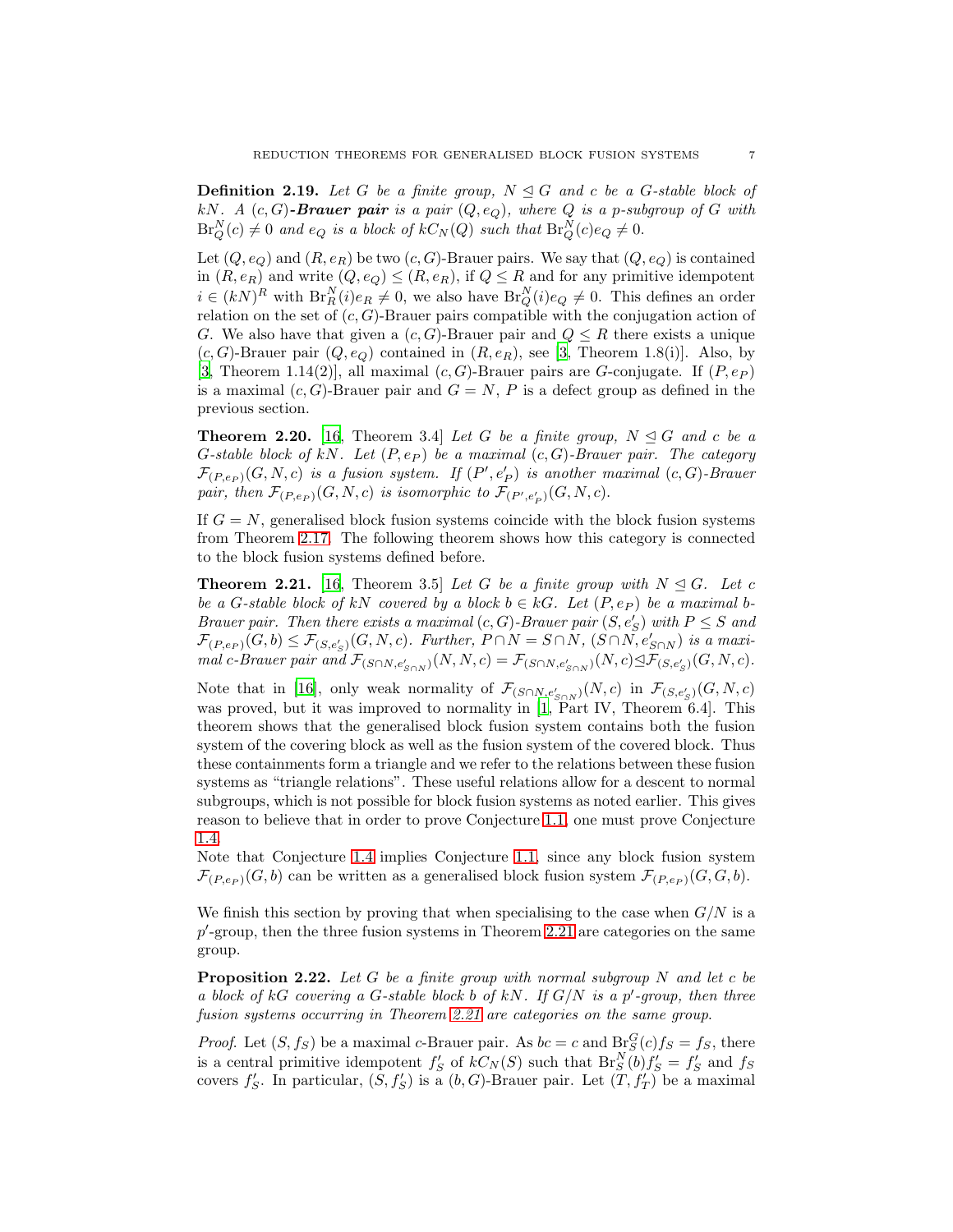(b, G)-Brauer pair such that  $(S, f'_{S}) \leq (T, f'_{T})$ . By [\[16,](#page-18-3) Theorem 3.5],  $(T \cap N, f'_{T \cap N})$ is a maximal *b*-Brauer pair. Since  $G/N$  is a p'-group we have that  $T = T \cap N$  and thus  $S \leq T \cap N$ . But we also have  $|S| \geq |T \cap N|$  which implies  $S = T \cap N = T$ .  $\Box$ 

<span id="page-7-0"></span>Note that this proof partially follows the proof of Theorem [2.21.](#page-6-0)

3. Reduction Theorems for generalised block fusion systems

Before proving the generalised versions of the Fong Reductions, we set up notation for and state the original Fong Reductions.

**Definition 3.1.** Let H be a finite group,  $K \leq H$  and A an H-algebra over k. We *denote by*  $A^H$  *the* H-fixed point subalgebra of A.

(a) The **relative trace map** is defined by  $\operatorname{Tr}^H_K : A^K \to A^H, a \mapsto \sum$  $x\in$ [H/K] x a*, where*

 $[H/K]$  *denotes a set of representatives of the right cosets of*  $K$  *in*  $H$ *.* (b) Denote by  $A_K^H$  the image of  $A^K$  under the relative trace map  $\text{Tr}_K^H$ .

When studying the relations between a group  $G$  with a block  $b$  and the blocks of a normal subgroup  $N \leq G$ , a certain subgroup of G plays a huge role:

<span id="page-7-1"></span>**Theorem 3.2.** [\[1,](#page-18-1) Part IV, Proposition 6.3] *Let* G *be a finite group with*  $N \trianglelefteq G$ and let c be a block of kN. Let  $I_G(c) = \{g \in G \mid g \in G\}$ , the stabiliser of c in G. The map  $e \mapsto \text{Tr}_{I_G(c)}^G(e)$  *is a bijection between the set of blocks of*  $kI_G(c)$  *covering* c *and the set of blocks of* kG *covering* c*. Furthermore, if* b *is a block of* kG *covering* c*, then the fusion system of the block* b *is isomorphic to the fusion system of the* block  $\tilde{b}$  of  $I_G(c)$  with  $b = \text{Tr}_{I_G(c)}^G(\tilde{b})$ .

This theorem is called the First Fong Reduction.

**Definition 3.3.** *Let*  $N \trianglelefteq G$ *, c a block of kN covered by*  $b \in kG$ *. We call the block*  $\tilde{b}$  of  $I_G(c)$  with  $b = \text{Tr}_{I_G(c)}^G(\tilde{b})$  the **Fong correspondent** of b.

We use Theorem [3.2](#page-7-1) often in the following form:

Corollary 3.4. *Let* F *be a fusion system and* G *be a finite group possessing an* F*block* b *such that* |G : Z(G)| *is minimal among all finite groups having an* F*-block. Then* b *is inertial, i.e. it covers only* G*-stable blocks*.

*Proof.* Choose N, c as in Theorem [3.2.](#page-7-1) Since  $Z(G) \subseteq I(c)$ , this proposition implies directly that b is inertial.

The following theorem is the Second Fong Reduction:

**Theorem 3.5.** [\[1,](#page-18-1) Part IV, Theorem 6.6] Let G be a finite group with  $N \trianglelefteq G$  and c *be a* G*-stable block of* kN *with trivial defect. Let* b *be a block of* kG *covering* c *and let*  $(P, e_P)$  *be a maximal b-Brauer pair. Then*  $N \cap P = 1$  *and there exists a central extension*  $1 \rightarrow Z \rightarrow \tilde{G} \rightarrow G/N \rightarrow 1$ , where Z is a cyclic p'-group such that *there is a block*  $\widetilde{b}$  *of*  $k\widetilde{G}$  *such that if we identify* P *with the Sylow* p-*subgroup of the inverse image of*  $PN/N$  *in*  $\widetilde{G}$ *, then there is a maximal*  $\widetilde{b}$ -Brauer pair  $(P, f_P)$  such *that*  $\mathcal{F}_{(P,e_P)}(G, b) = \mathcal{F}_{(P, f_P)}(G, b).$ 

Now we are to prove new results for generalised block fusion systems. We start with Brauer's Third Main Theorem.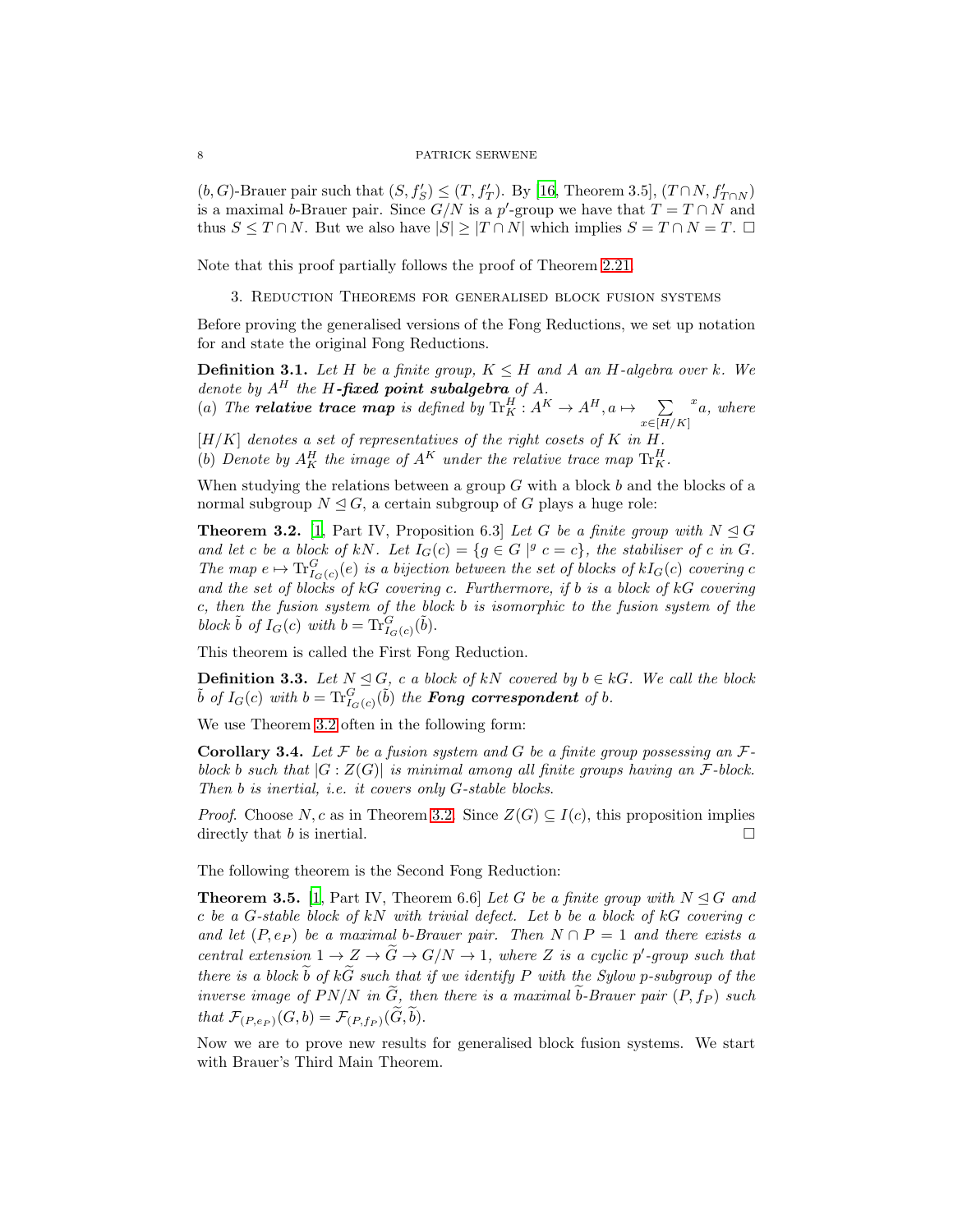*Proof of Theorem [1.5](#page-1-1)*. Let b and d be the principal blocks of kG, respectively of kH. Then  $db \neq 0$  and b is H-stable. By Brauer's Third Main Theorem (see Theorem [2.18\)](#page-5-2),  $Br_Q^H(d)$  is the principal block of  $kC_H(Q)$  for any  $Q \leq_p H$ . In particular, there is a maximal d-Brauer pair  $(P, e_P)$ , where  $P \in \mathrm{Syl}_p(H)$  and  $e_P$  is the principal block of  $kC_H(P)$  and  $\mathcal{F}_{(P,e_P)}(H, d) = \mathcal{F}_P(H)$ . By Theorem [2.21,](#page-6-0) there exists a maximal  $(b, H)$ -Brauer pair  $(S, e'_{S})$  such that  $\mathcal{F}_{P}(H) = \mathcal{F}_{(P, e_{P})}(H, d) \subseteq$  $\mathcal{F}_{(S,e'_{S})}(H,G,b) \subseteq \mathcal{F}_{S}(H)$ . Since  $P \in \text{Syl}_{p}(H)$ , it follows that  $S = P$  and that  $\mathcal{F}_{(S,e'_S)}(H,G,b)=\mathcal{F}_P(H).$ 

By the above,  $S = P$ . For any  $Q \leq P$ , let  $e_Q$  be the unique block of  $kC_H(Q)$  such that  $(Q, e_Q) \leq (P, e_P)$  as d-Brauer pairs and let  $e'_Q$  be the unique block of  $kC_G(Q)$ such that  $(Q, e'_{Q}) \leq (P, e'_{P})$  as  $(b, H)$ -Brauer pairs. By Lemma [2.13,](#page-5-3)  $e_{Q}e'_{Q} \neq 0$ . In other words, the block  $e_Q$  of  $kC_H(Q)$  covers the block  $e_Q'$  of  $kC_G(Q)$ . But  $e_Q$  is the principal block of  $kC_H(Q)$ . Clearly, the intersection of a Sylow p-subgroup and a normal subgroup of any finite group is a Sylow p-subgroup of this normal subgroup. This implies that a principal block covers only principal blocks. In particular,  $e^\prime_Q$ is the principal block of  $kC_G(Q)$ .

Note that if  $G = H$ , Theorem [1.5](#page-1-1) becomes the original Brauer's Third Main Theorem (see Theorem [2.18\)](#page-5-2).

Next, we generalise both Fong reductions, starting with the first one. We need some background before proving it. We follow the approach of [\[18](#page-19-2), Chapter 8.7] and directly quote some of the background needed. Fix  $(K, \mathcal{O}, k)$  to be a p-modular system.

**Definition 3.6.** *Let* G *be a finite group,* A *be a G-algebra over*  $\mathcal{O}$  *and*  $P \leq_p G$ *.* (a) *We set*

$$
A(P) = AP / (\sum_{Q
$$

and call the canonical map  $\text{Br}_P^A: A^P \to A(P)$  the **Brauer homomorphism**. (b) Let  $H \leq G$ . A **point** of H on A is an  $(A^H)^{\times}$ -conjugacy class  $\gamma$  of primitive  $idempotents$  in  ${\cal A}^H.$ 

(c) *A* local point of *P* on *A* is a point  $\gamma$  of *P* on *A* with  $\text{Br}_P^A(\gamma) \neq 0$ .

Let G, H be finite groups with  $G \trianglelefteq H$  and b be an H-stable block of kG with  $P \leq_{p} H$  being maximal such that  $\text{Br}_{P}^{G}(b) \neq 0$ . A source idempotent is a primitive idempotent  $i \in (kGb)^P$  satisfying  $Br_P^G(i) \neq 0$  such that for any  $Q \leq P$ , there is a unique block  $e_Q$  with  $\text{Br}_Q^G(i)e_Q \neq 0$ . The interior P-algebra  $A = ikHi$  is called a source algebra of the block b. The pair  $(P, e_P)$  is thus a maximal  $(b, H)$ -Brauer pair. In particular, any source idempotent i determines a generalised block fusion system  $\mathcal{F} = \mathcal{F}_{(P,e_P)}(H, G, b)$  on P and we call F the fusion system of the source algebra  $A$  or the fusion system on  $P$  determined by the source idempotent  $i$ .

Let R be O or k. For an RG-module M and a group homomorphism  $\varphi: G \to R^{\times}$ , denote by  $_{\varphi}M$  the RG-module obtained from restricting the action of RG along  $\varphi$ , that is,  $_{\varphi}M = M$  as R-module and  $g \in G$  acts on  $m \in M$  as a multiplication by  $g\varphi(g)^{-1}.$ 

<span id="page-8-0"></span>**Proposition 3.7.** *Let*  $G \trianglelefteq H$ *, b an*  $H$ *-stable block of*  $kG$ *,*( $P$ *, e<sub>P</sub>*) *a maximal* (*b, H*)*-Brauer pair, i a source idempotent of*  $(kGb)^P$  *such that*  $Br_P^G(i)e_P = Br_P^G(i)$ *. Then*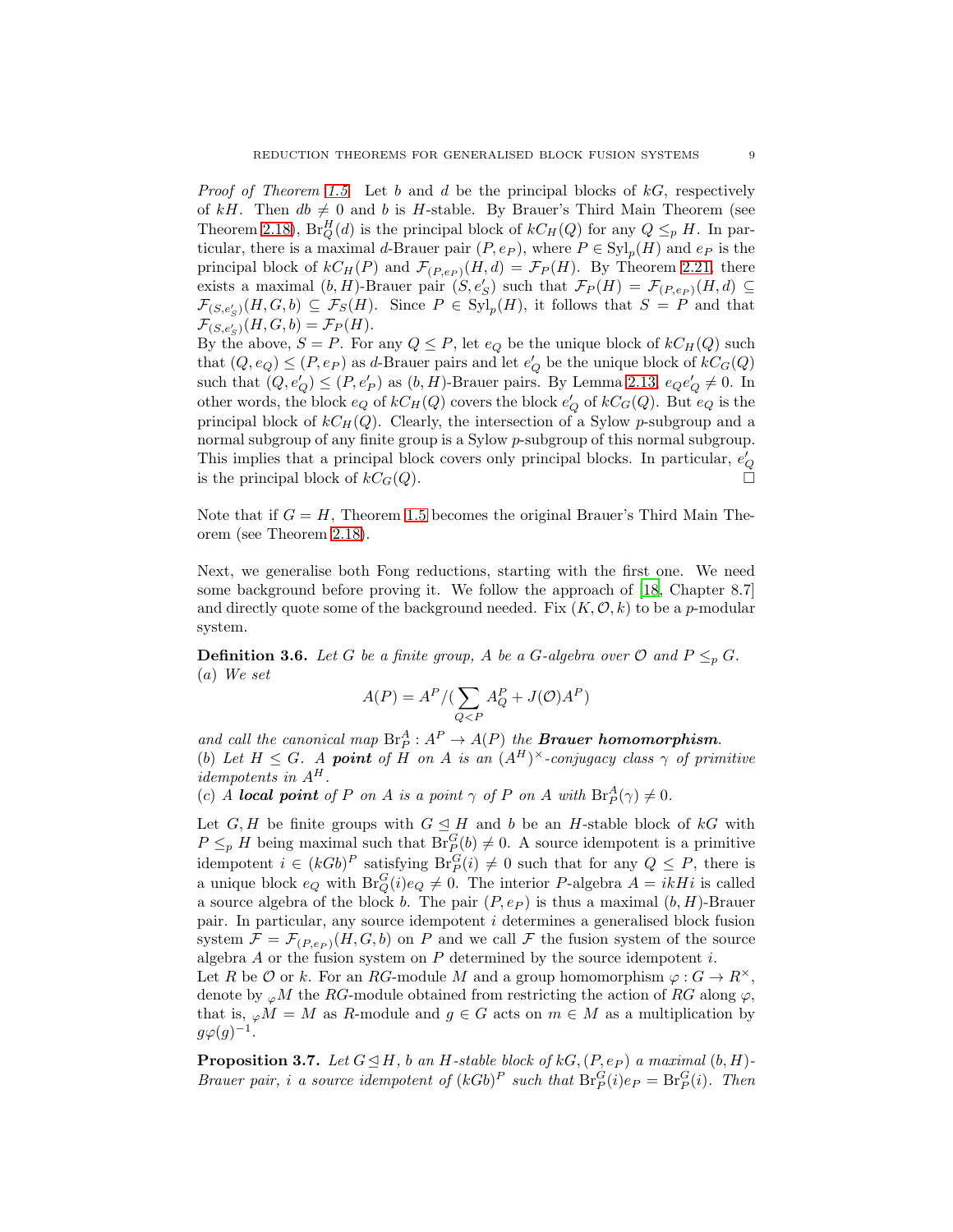$\mathcal{F}_{(P,ep)}(H, G, b)$  *is generated by the set of inclusions between subgroups of* P *and those automorphisms*  $\varphi$  *of subgroups*  $Q$  *of*  $P$  *such that*  $_{\varphi}kQ$  *is isomorphic to a direct summand of ikHi as k*[ $Q \times Q$ *]-module.* 

We need two auxiliary results before proving this proposition.

**Proposition 3.8.** Let  $G \trianglelefteq H$ , b an H-stable block of kG,  $(P, e_P)$  a maximal  $(b, H)$ -*Brauer pair, i a source idempotent of*  $(kGb)^P$  *and*  $A = ikHi$ *. Let*  $\mathcal F$  *be the fusion system of* A *on* P and  $Q \leq P$  fully F-centralised with  $e_Q$  being the unique idem*potent such that*  $(Q, e_Q) \leq (P, e_P)$ *. For any local point*  $\delta$  *of*  $Q$  *on*  $O$ *Hb satisfying*  $\text{Br}_Q^G(\delta)e_Q \neq \{0\}$ , we have  $\delta \cap A \neq \emptyset$ .

*Proof.* By definition, if  $\delta$  is a local point of Q on  $O H b$  satisfying  $Br_Q^G(\delta) e_Q \neq \{0\},$ then  $Br_Q^G(\delta)$  is a conjugacy class of primitive idempotents in  $kC_H(Q)e_Q$ . Since  $kC_H(Q)e_Q$  is Morita equivalent to  $A(Q) = Br_Q^G(i)kC_H(Q)Br_Q^G(i)$ , see [\[18](#page-19-2), Theorem 6.4.6], it follows that there is  $j \in \delta$  such that  $Br_Q^G(j) \in Br_Q^G(i)kC_H(Q)Br_Q^G(i)$ . The lifting theorems for idempotents, see [\[18](#page-19-2), Theorem 4.7.1], imply that j can be chosen in  $A^Q = i(kH)^Q i$ .  $Q_i$ .

**Proposition 3.9.** *Keep the assumptions of Proposition [3.7,](#page-8-0) let*  $A = ikHi$ *,*  $F$  *be the fusion system of* A *on* P *and*  $Q, R \leq P$ *.* 

(i) *Every indecomposable direct summand of* A *as* OQ*-*OR*-bimodule is isomorphic to*  $OQ \otimes_{\varphi} OR$  *for some*  $S \leq Q$  *and*  $\varphi \in \text{Hom}_{\mathcal{F}}(S, R)$ *;* 

(ii) If  $\varphi \in \text{Hom}_{\mathcal{F}}(S, R)$ , R fully F-centralised, then  $\varphi \mathcal{O}R$  is isomorphic to a direct *summand of* A *as* OQ*-*OR*-bimodule*.

*Proof.* (i) Let Y be an indecomposable direct summand of A as an  $OQ$ - $OR$ bimodule. Then Y has a  $Q \times R$ -stable  $\mathcal{O}$ -basis on which  $Q$  and  $R$  act freely on the left and on the right, respectively. So  $Y \cong \mathcal{O}Q \otimes_{\mathcal{OS}} \mathcal{O}R$  for some  $S \leq Q$  and some injective group homomorphism  $\varphi : S \to R$ . Let  $T = \varphi(S)$ . Restricting Y to  $S \times T$  shows that  $\mathcal{O}T$  is isomorphic to a direct summand of Y, hence of A, as an OS-OT-bimodule. Now A is a direct summand of  $OH$  as an OP-OP-bimodule. In particular,  $\mathcal{O}T$  is isomorphic to a direct summand of  $\mathcal{O}H$  as an  $\mathcal{OS}\text{-}\mathcal{O}T$ -bimodule, hence isomorphic to  $OSy^{-1} = y^{-1}OT$  for some  $y \in H$  with  $^yS = T$  and  $^yS = \varphi(s)$ for all  $s \in S$ . Then  $OS$  is isomorphic to a direct summand of  $iOHiy = iOHy^{-1}iy$ as an OS-OS-bimodule. Thus  $Br_S^G(iOHy^{-1}iy) \neq 0$  by [\[18](#page-19-2), Lemma 5.8.8]. Since  $\text{Br}_S^G(i) \in kC_H(S)e_S$  this also forces  $\text{Br}_S^G(y^{-1}iy)e_S \neq 0$ . Conjugating by y yields  $Br_T^G(i)^y e_S \neq 0$ . But this means  $e_S = e_T$  because  $e_T$  is the unique block of  $kC_H(T)$ with the property  $\text{Br}_T^G(i)e_T \neq 0$ . This shows that  $\varphi \in \text{Mor}(\mathcal{F})$ , whence (*i*).

(*ii*) By definition, there is  $x \in H$  such that  $\varphi(u)=x^u$  for all  $u \in Q$  and  $^xe_Q = e_R$ . Let  $\mu$  be a local point of Q on OHb such that  $\mu \cap A \neq \emptyset$ . Set  $\nu = \nu^* \mu$ , i.e.  $\nu^* (Q_\delta) = R_\nu$ .  $\mu \cap A \neq \emptyset$  implies  $\text{Br}_Q^G(\mu)e_Q \neq 0$ . Conjugating by x gives  $\text{Br}_R^G(\mu)e_R \neq 0$ . Since R is fully F-centralised, we get from the previous proposition that  $\nu \cap A \neq 0$ . Let  $m \in \mu \cap A$  and  $n \in \nu \cap A$ . Then  $x_m$  and n both belong to  $\nu$ , so they are conjugate in  $(A^R)^{\times}$ . Since  $Br_Q^G(m) \neq 0$ , we get  $(m\mathcal{O}Hm)(Q) \neq \{0\}$ . This means  $m\mathcal{O}Hm$ has a direct summand isomorphic to  $OQ$  as an  $OQ-OQ$ -bimodule. This means  $mOHmx^{-1} = mOHxm^{-1} \cong mOHm = mAn$  has a direct summand isomorphic to  $OQ_{\varphi^{-1}} \cong_{\varphi} OR$  as an  $OQ$ - $OR$ -bimodule.  $□$ 

*Proof of Proposition [3.7](#page-8-0)*. By Alperin's Fusion Theorem, see Theorem [2.4,](#page-3-0) all morphisms in  $\mathcal{F}_{(P,e_P)}(H, G, b)$  are generated by automorphisms of fully F-centralised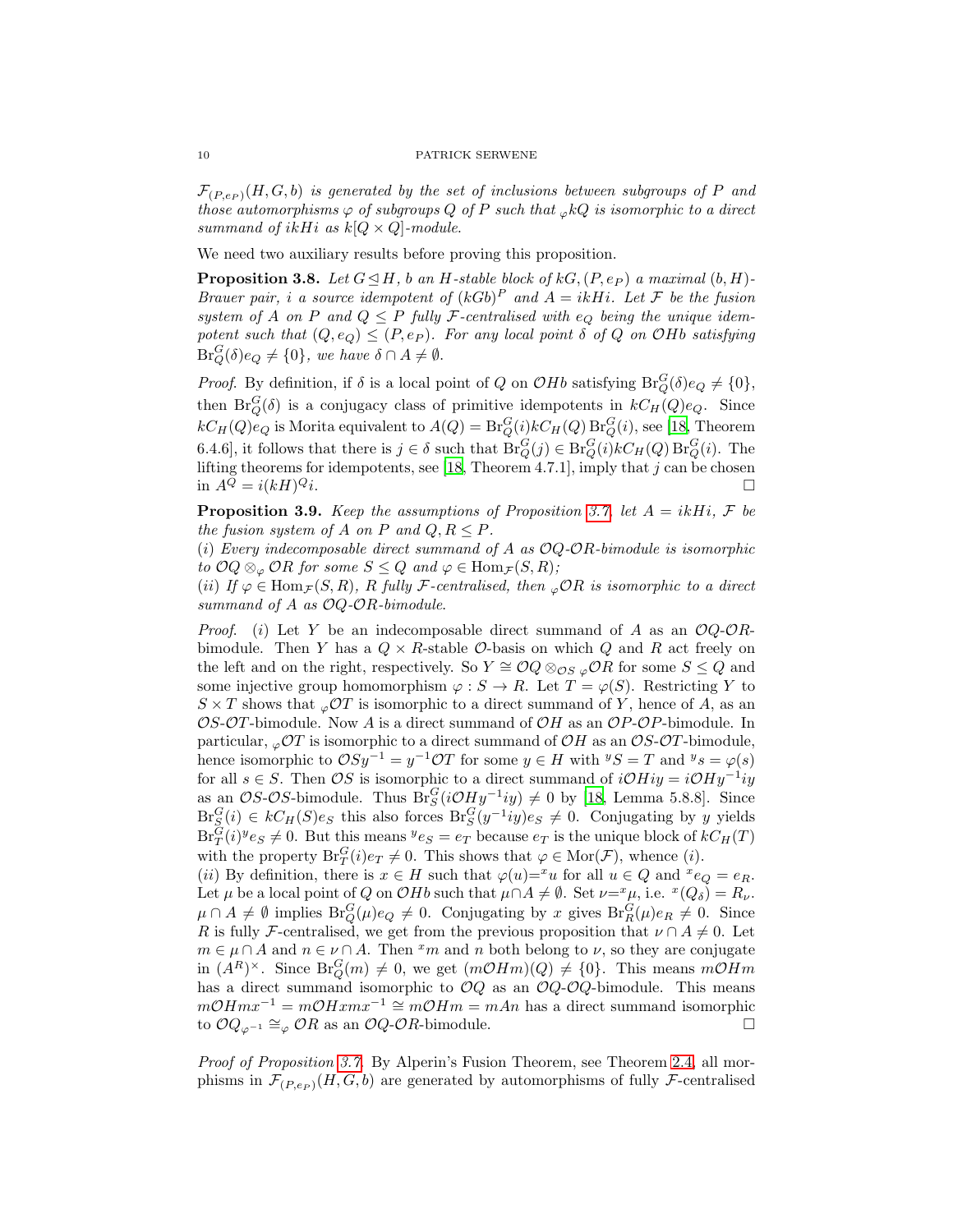subgroups of P. Let Q be such a group. If we set  $Q = R$  in the previous proposition, we thus obtain Proposition [3.7.](#page-8-0)

<span id="page-10-0"></span>**Proposition 3.10.** Let  $N \triangleleft G \triangleleft H$  with  $N \triangleleft H$ , c be a block of kN covered by  $b \in kG$  and let  $\tilde{b}$  be the Fong correspondent of b in  $I_G(b)$ . There exists a subgroup P *of*  $I_H(c)$  and  $i \in (kI_G(c)\tilde{b})^P$  *such that i is a source idempotent of the*  $I_H(c)$ *-algebra*  $kI_G(c)\tilde{b}$  and of the H-algebra kGb.

*Proof.* By the Frattini argument,  $H = GI_H(c)$  ( $G \trianglelefteq H$  and G transitively permutes all  $H$ -conjugates of  $c$ ).

In particular,  $H/I_H(c) = GI_H(c)/I_H(c) = G/(G \cap I_H(c)) = G/I_G(c)$ . Thus, a system of left coset representatives of  $I_G(c)$  in G is also a system of left coset representatives of  $I_H(c)$  in H. Since  $\tilde{b}$  is  $I_H(c)$ -stable, we obtain  $b = \text{Tr}_{I_G(c)}^G \tilde{b} =$  $\text{Tr}_{I_H(c)}^H \tilde{b}$ . Let  $x \in H \setminus I_H(c)$ , then  $\tilde{b}^x \tilde{b} = \tilde{b}c^x c^x \tilde{b} = 0$ .

We are viewing  $kGb$  as H-algebra and  $kI_G(c)\tilde{b}$  as  $I_H(c)$ -algebra. Let  $P \leq H$  be maximal such that  $\text{Br}_P^G(b) \neq 0$  and  $j \in (kGb)^P$  primitive idempotent such that  $Br_P^G(j) \neq 0$ . Let m be the maximal ideal of  $(kGb)^P$  not containing j and let  $\pi : (kGb)^P \to (kGb)^P/\mathfrak{m}$  be the canonical surjection. Since  $\text{Br}_P^G(j) \neq 0$ , we have a factorisation, see [\[21,](#page-19-4) Lemma 14.4],

$$
(kGb)^P \xrightarrow{\pi} (kGb)^P / \mathfrak{m}
$$
  

$$
\longrightarrow
$$
  

$$
\text{Br}_P^G \longrightarrow \pi_0 \uparrow
$$
  

$$
\text{Br}_P^G((kGb)^P)
$$

We have:  $0 \neq \pi(j) = \pi(jb) = \pi(j)\pi(b)$ . Hence,  $\pi(b) \neq 0$ . Further  $\pi(b) =$  $\pi_0 \circ \text{Br}_P^G(\text{Tr}_{I_H(c)}^H \tilde{b}) = \pi_0(\text{Br}_P^G(\text{Tr}_{I_H(c)}^H \tilde{b}))$ . By the Mackey formula, see [\[18](#page-19-2), Proposition 2.5.5], the latter expression is equal to  $\pi_0(\text{Br}_P^G($   $\sum$  $x\in P\backslash H/I_H(c)$  $\text{Tr}_{P\cap {^xI_H}(c)}^P({^x\tilde{b}}))),$ which means that  $\pi(b) = \pi_0$  (  $\sum$  $\mathrm{Br}_P^G(\mathrm{Tr}^P_{P \cap {^xI_H}(c)}({^x\tilde{b}}))).$ 

However,  $\text{Br}_P^G(\text{Tr}_R^P a) = 0$  for any proper subgroup R of P and  $a \in A^R$ . Thus, the above shows that there is  $x \in H$  such that  $P \cap^x I_H(c) = P$  and  $0 \neq \pi_0(\text{Br}_P^G(\tilde{b})) =$  $\pi({}^x\tilde{b}).$ 

 $x\in P\backslash H/I_H(c)$ 

The equation  $0 \neq \pi(\tilde{b})$  implies that there is a primitive idempotent i of  $(kGb)^P$ such that *i* is  $(kGb)^P$ -conjugate to *j* and such that  $i^x \tilde{b}i = i$ , i.e.  $i \in \tilde{k}$   $\tilde{b}kG^x \tilde{b}$ . In particular,  $\pi(i) \neq 0$ , hence  $\text{Br}_P^G(i) \neq 0$ . Setting  $i' = x^{-1}$  i,  $P' = x^{-1}$  P we get: i' is a primitive idempotent of  $(kGb)^{P'}$  with  $Br_{P'}^{I_G(c)}(i') \neq 0$  and  $i' \in \tilde{b}kG\tilde{b} = kI_G(c)\tilde{b}$ .

Thus, we have shown: If j is a primitive idempotent of  $(kGb)^P$  such that  $Br_P^G(j) \neq 0$ , then there exists  $x \in H$  such that  $x^{-1}P \subseteq I_H(c)$  and a  $(kGb)^P$ -conjugate i of j such that  $x^{-1}i$  is a primitive idempotent of  $kI_G(c)\tilde{b}$  with  $Br_{x^{-1}P}^{I_G(c)}(x^{-1}i) \neq 0$ .

Replacing  $(P, i)$  with  $(x^{-1}P, x^{-1}i)$  we obtain: There exists a p-subgroup P of  $I_H(c)$ and a primitive idempotent *i* of  $kI_H(c)\tilde{b}$  such that  $BF_P^G(i) \neq 0$ , *i* is primitive in  $kGb$ and P is maximal among p-subgroups of H such that  $\text{Br}_P^{I_G(c)}(b) \neq 0$ .

Conversely, suppose that  $P \le I_H(c)$  is maximal such that  $Br_P^{I_G(c)}(\tilde{b}) \neq 0$ . By maximality,  $\tilde{b} = \text{Tr}_{P}^{I_{H}(c)}(a)$  for some  $a \in (kG\tilde{b})^{P}$ . Thus,  $b = \text{Tr}_{I_{H}(c)}^{H}\tilde{b} = \text{Tr}_{P}^{H}(a)$ . This shows that P is contained in a maximal p-subgroup Q of H such that  $\text{Br}_Q^G(b) \neq 0$ .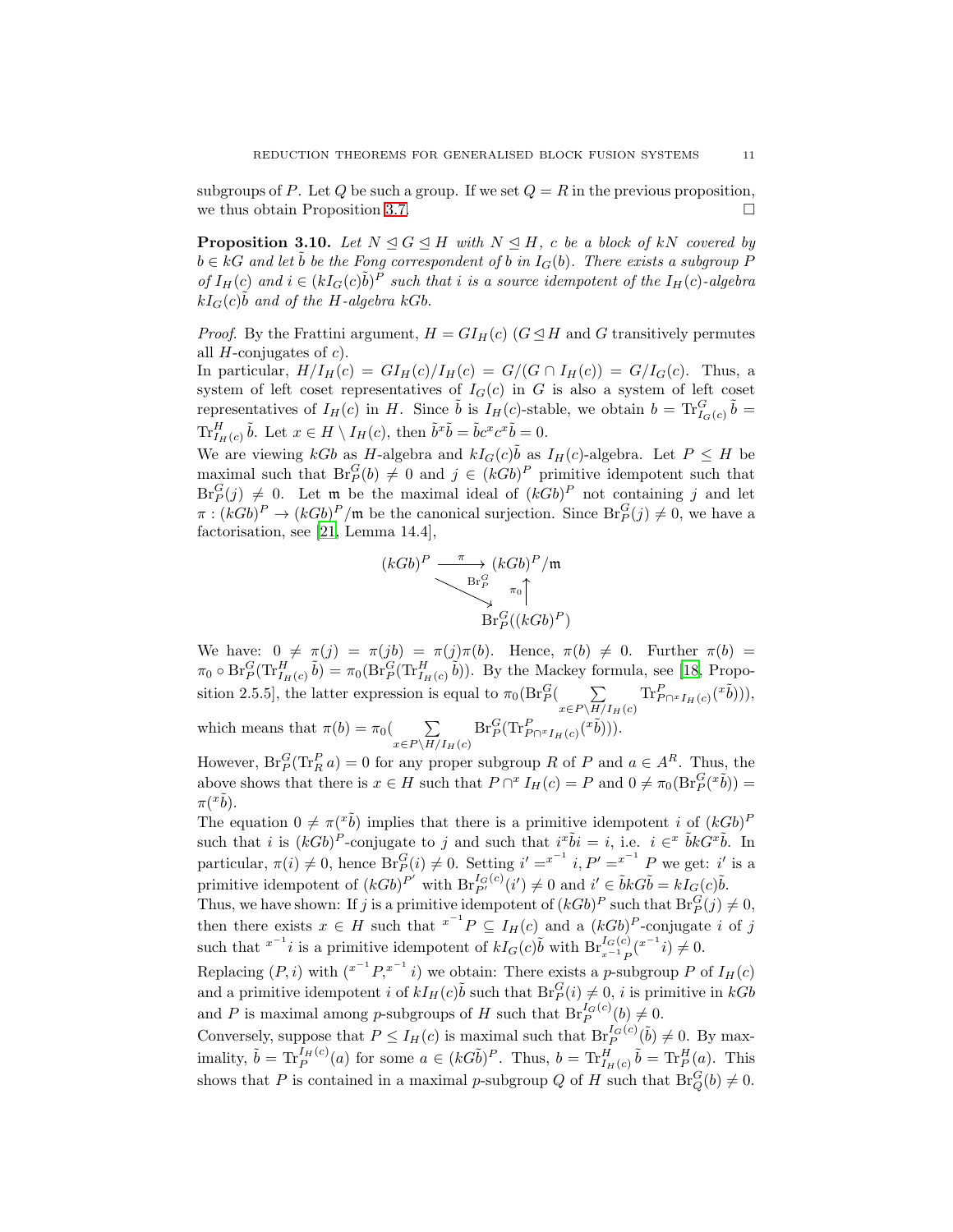Combining, we obtain: There exists a p-subgroup P of  $I_H(c)$  and a primitive idempotent *i* of  $(kI_G(c)\tilde{b})^P$  such that P is maximal among subgroups Q of H such that  $Br_Q^G(b) \neq 0, P$  is maximal among subgroups Q of  $I_H(c)$  such that  $Br_Q^{I_G(c)}(\tilde{b}) \neq 0, i$ is a primitive idempotent of  $(kGb)^P$  and  $Br_P^G(i) \neq 0$ .

<span id="page-11-0"></span>Proposition 3.11. *Keep the notation from the previous proposition. Then the algebras* ikHi and  $ikI_H(c)i$  are isomorphic as interior P-algebras.

*Proof.* Let P, i be as above, then we claim that also have  $ikHi = ikI<sub>H</sub>(c)i$ . Indeed, clearly  $ikI_H(c)i \subseteq ikHi$ .

Now suppose  $x \in H \setminus I_H(c)$ . Then  $ixi = i\tilde{b}x\tilde{b}i = i\tilde{b}^x\tilde{b}xi = 0$ . This shows that  $i kHi \subseteq ikI_H(c)i.$ 

*Proof of Theorem [1.6](#page-1-2).* Since  $I_G(c) = I_H(c) \cap G$ , and G is normal in H,  $I_G(c)$  is normal in  $I_H(c)$ .

Next, we claim that  $\tilde{b}$  is  $I_H(c)$ -stable. Let  $x \in I_H(c)$ , then

$$
b=^xb={^x\operatorname{Tr}^G_{I_G(c)}(\tilde{b})=\operatorname{Tr}^x_{^xI_G(c)}(^{x}\tilde{b})=\operatorname{Tr}^G_{I_G(c)}(^{x}\tilde{b}),
$$

where the last equality follows from the normality of G in H and  $I_G(c)$  in  $I_H(c)$ . This equation, together with the uniqueness of the Fong correspondent, implies stability. Note that  $\tilde{b}$  is indeed a block of  $kI_G(c)$  covering c since  $\tilde{b}c = \tilde{b}c = \tilde{b}c - \tilde{b}c = \tilde{b}c$ . We apply Propositions [3.10](#page-10-0) and [3.11](#page-11-0) to obtain a source idempotent i of b and  $\overline{b}$ respectively with  $ikHi = ikI<sub>H</sub>(c)i$ . This observation, together with Proposition [3.7,](#page-8-0) implies the theorem.  $\Box$ 

Theorem [1.6](#page-1-2) is a generalisation of the First Fong Reduction, which we obtain from it if G and H coincide. We give an example proving that the assumption  $N \trianglelefteq H$ in the theorem is necessary.

**Example 3.12.** Let b and c be principal blocks, then, by Theorem [1.5,](#page-1-1) the statement becomes  $\mathcal{F}_S(H) = \mathcal{F}_S(I_H(c))$ . In particular, since c is principal, we also have  $I_H(c) = N_H(N)$ , thus  $\mathcal{F}_S(H) = \mathcal{F}_S(N_H(N))$  whenever  $N \leq G \leq H$ .

Now let  $p = 3$ ,  $N = (C_3 \times C_3) \rtimes C_2$ , where  $C_2$  acts as a reflection, then  $S =$  $C_3 \times C_3 \in \text{Syl}_p(N)$ . Let  $H = S \rtimes D_8$ ,  $G = S \rtimes (C_2 \times C_2)$  then  $N_H(N) = G$ , but clearly  $\mathcal{F}_S(G) \subseteq \mathcal{F}_S(H)$ .

Finally, we also generalise the Second Fong Reduction to generalised block fusion systems.

*Proof of Theorem [1.7](#page-1-3).* First, we apply the second Fong reduction to  $A \leq H$ . We use the notation from [\[14,](#page-18-9) Proof of Theorem 3.1] and are recalling some key steps. Let S be a p-subgroup of H containing P, maximal such that  $\text{Br}_S^A(c) \neq 0$ . For each  $h \in H$  there is an element  $i_h \in (kAc)^{\times}$  such that  $c_{i_h} = c_h$  on  $(kAc)^{\times}$ . We can choose the elements  $i_h$  such that  $i_{ha} = i_hac$  for  $h \in H, a \in A$  and such that

$$
S \to (kAc)^\times, s \mapsto i_s
$$

is a homomorphism. Now define a 2-cocycle  $\alpha$  on H via  $i_g i_h = \alpha(g, h) i_{gh}$  for  $g, h \in H$ . Denote by  $k_{\overline{\alpha}}$ -1 $H/A$  the twisted group algebra corresponding to  $\overline{\alpha}$ <sup>-1</sup>, i.e. the free module on  $\{\overline{h} \mid \overline{h} \in H/A\}$  with multiplication given by  $\overline{h}\hat{\overline{g}} = \alpha^{-1}(h,g)\overline{hg}$ .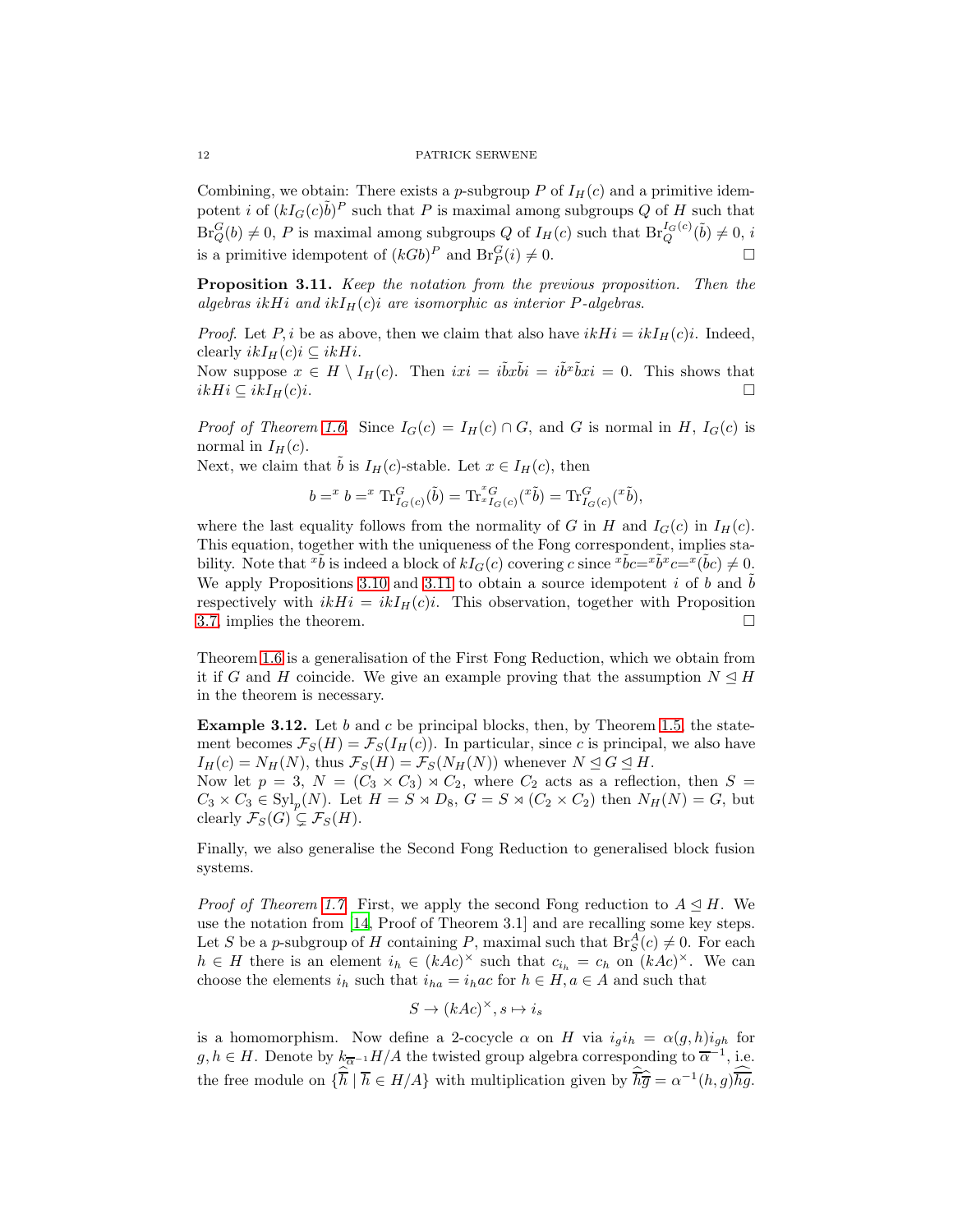Define a function  $\phi : kAc \otimes k_{\overline{\alpha}^{-1}}\widehat{H/A} \to kHc$  via the k-linear extension of the map  $x \otimes \overline{h} \mapsto x_i^{-1}h$ . This gives a central p'-extension

$$
1 \to Z \to \widetilde{H} \to H/A \to 1
$$

and by our choice of the elements  $i_h$  also a  $p'$ -extension

$$
1 \rightarrow Z \rightarrow M \rightarrow M/A \rightarrow 1,
$$

where  $\widetilde{M}$  is the full inverse image of  $M/A$  in  $\widetilde{H}$ . Furthermore, we get an idempotent e of kZ and an algebra isomorphism  $\tau : k\tilde{H}e \to k_{\overline{\alpha}^{-1}}\widehat{H/A}$  with  $\tau(k\tilde{h}e) = \alpha_{\tilde{h}}\overline{\tilde{h}}$  for some  $\alpha_{\tilde{h}} \in k^{\times}$ , see [\[21](#page-19-4), Proposition 10.8]. Denote by  $\tau_M$  the restriction to  $kMe$ . If we define  $\alpha_M$  to be the restriction of  $\alpha$  to  $M \times M$ , then  $\tau_M$  becomes an algebra isomorphism from  $kMe$  to  $k_{\overline{\alpha_{M}}-1}M/A$ .

For each  $s \in S$ , let  $\tilde{s}$  denote the unique lift of s in  $\tilde{H}$  which is also a p-element and for  $Q \leq S$  define  $\widetilde{Q} = {\{\widetilde{q} \mid q \in Q\}}$ . Note that the groups  $S/A$ ,  $\widetilde{S}$  and  $S$  are isomorphic and we identify them henceforth. In particular,  $\widetilde{P} \cong P$ . If we consider  $kAc \otimes k\widetilde{H}e$ as interior S-algebras via  $s \mapsto i_s \otimes s e$ , we obtain an S-algebra isomorphism

$$
\psi: kAc \otimes kHe \to kHc, x \otimes y \mapsto \phi(x \otimes \tau(y)).
$$

Again, we denote the restriction to  $kAc \otimes kMe$ , which is also an S-algebra isomorphism to kMc, by  $\psi_M$ . Since kAc and kHe are p-permutation algebras, see [\[21,](#page-19-4) Proposition 28.3],  $\psi$  induces algebra isomorphisms  $\psi_Q : kAc(Q) \otimes kHe(Q) \rightarrow$  $kHc(Q)$  and  $\psi_{Q,M} : kAc(Q) \otimes k\widetilde{Me}(Q) \to kMc(Q)$  satisfying  $\psi_{Q,M}(\operatorname{Br}_Q^M(x) \otimes$  $\text{Br}_Q^M(y) = \text{Br}_Q^M(\psi_M(x \otimes y)).$  Since kAc is a matrix algebra, we get bijections between the blocks of H covering c and the blocks of  $\hat{H}$  covering e as well as between the blocks of M covering c and the blocks of M covering e. For the same reason,  $\psi_{Q,M}$  induces a bijection between the blocks of  $kMc(Q)$  and  $kMe(Q)$  via  $f \mapsto \psi_{Q,M}(1 \otimes f)$ . Thus,  $(Q, f) \mapsto (Q, \psi_{Q,M}(1 \otimes f))$  provides a bijection between the set of Brauer pairs associated to blocks of  $\overline{M}$  covering e and the set of Brauer pairs associated to blocks of  $M$  covering  $c$  with first components respectively contained in S.

Let  $\tilde{d}$  be the block of  $k\widetilde{M}$  corresponding to d under  $\psi_M$ , i.e.  $d = \psi_M(c \otimes \tilde{d})$ . Note that d is H-stable if and only if  $d \in Z(kHc)$ . Since  $\psi_M$  is an k-algebra isomorphism, this is if and only if  $c \otimes \tilde{d} \in Z(k\tilde{H}\tilde{c} \otimes k\tilde{A}c)$ . The latter expression is equal to  $Z(k\widetilde{H}\widetilde{c})\otimes k$ . Since  $d=\psi_M(c\otimes \widetilde{d})$ , we get that d is H-stable if and only if  $\widetilde{d}$  is  $\tilde{H}$ -stable.

Define  $\widetilde{e_P}$  by  $\psi_{M,P}(c \otimes \widetilde{e_P}) = e_P$ . Note that by the description above,  $\psi_{M,P}$  is an inclusion-preserving map of Brauer pairs. Since  $P \leq M$  we thus get that  $(P, \widetilde{e_P})$  is a maximal  $(\tilde{d}, \tilde{H})$ -Brauer pair. We can thus define the category  $\mathcal{F}_{(P,\widetilde{e_P})}(\tilde{H}, \tilde{M}, \tilde{d})$ . Now we define a map from  $\mathcal{F}_{(P,e_P)}(H, M, d)$  to  $\mathcal{F}_{(P,\widetilde{e_P})}(\widetilde{H}, \widetilde{M}, \widetilde{d})$  by  $(Q, e_Q) \mapsto$  $(Q, \psi_{M,Q}(1 \otimes e_Q))$ . The objects of  $\mathcal{F}_{(P,e_P)}(H, M, d)$  and  $\mathcal{F}_{(P,\widetilde{e_P})}(H, M, d)$  are the same by the above. For the morphisms we want to prove that  $N_H(Q, e_Q)$  and  $N_{\widetilde{H}}(Q, \psi_{M,Q}(1 \otimes e_Q))$  have the same image in Aut(Q). For this, we need to prove that  $\psi_{M,Q}$  is H-equivariant. Note that we can apply [\[14,](#page-18-9) 3.4] to get that for any  $h \in H$  with lift  $\tilde{h}$  of  $hA$  in  $N_{\tilde{H}}(Q)$ , there exists some  $a \in A$  such that  $n := ah \in N_H(Q)$  and  $\widetilde{K}x = \widetilde{h} \tilde{x}$  for all  $x \in Q$ . Let  $\widetilde{e_Q} := \psi_{M,Q}(1 \otimes e_Q)$  and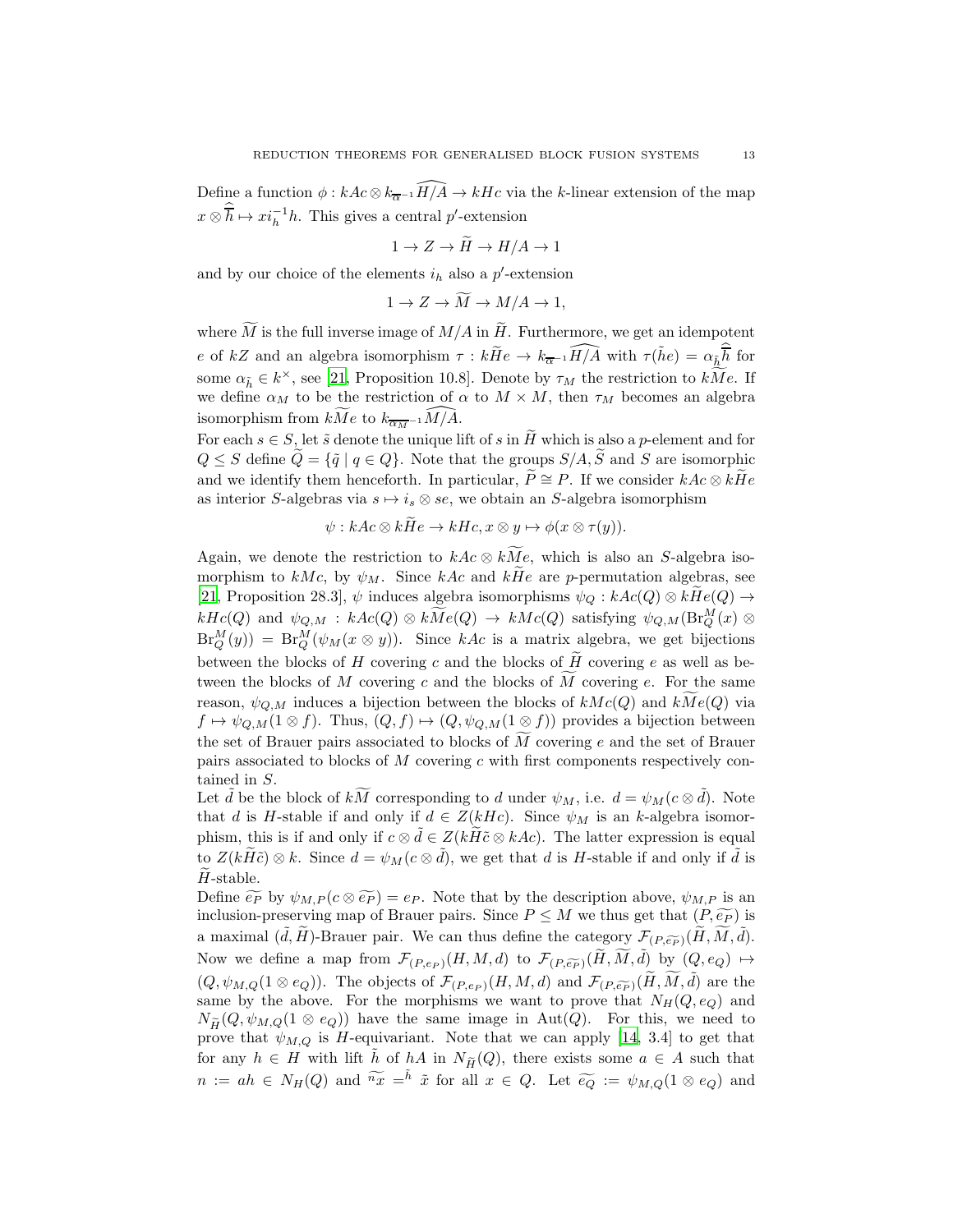$\widetilde{f_Q} \in (k\widetilde{M}e)^Q$  such that  $\text{Br}_Q^M(\widetilde{f_Q}) = \widetilde{e_Q}$ . If we define  $f_Q := \psi_M(1 \otimes \widetilde{f_Q})$ , then  $Br_Q^M(f_Q) = e_Q$  by the observations about  $\psi_M$  above. Let  $h \in N_H(Q)$  with  $\tilde{h} \in \tilde{H}$ a lift of  $\overline{h}$ . If we define  $t := \psi^{-1}(hc)$ , then  $t = i_h \otimes \alpha \tilde{h}e$  for some  $\alpha \in k^{\times}$ . We get:

$$
{}^{h}e_{Q} = {}^{h}Br_{Q}^{M}(f_{Q}) = Br_{Q}^{M}({}^{h}f_{Q}) = Br_{Q}^{M}(\psi({}^{t}(1 \otimes \widetilde{f_{Q}}))) = Br_{Q}^{M}(\psi(1 \otimes {}^{\tilde{h}}\widetilde{f_{Q}}))
$$
  
=  $Br_{Q}^{M}(\psi_{M}(1 \otimes {}^{\tilde{h}}\widetilde{f_{Q}})) = \psi_{M,Q}(1 \otimes Br_{Q}^{M}({}^{\tilde{h}}\widetilde{f_{Q}})) = \psi_{M,Q}(1 \otimes {}^{\tilde{h}}Br_{Q}^{M}(\widetilde{f_{Q}}))$   
=  $\psi_{M,Q}(1 \otimes {}^{\tilde{h}}\widetilde{e_{Q}})$ 

In particular, h stabilises  $e_Q$  if and only if h stabilises  $\widetilde{e_Q}$ . Thus,  $N_H(Q, e_Q)$  and  $N_{\widetilde{H}}(Q, \psi_{M,Q}(1\otimes e_Q))$  have the same image in Aut $(Q)$  as claimed. By Theorem [2.4,](#page-3-0) the morphisms in the categories  $\mathcal{F}_{(P,e_P)}(H, M, d)$  and  $\mathcal{F}_{(P,\widetilde{e_P})}(\widetilde{H}, \widetilde{M}, \widetilde{d})$  coincide, which implies the theorem.

<span id="page-13-0"></span>If  $H = M$ , we obtain the original Second Fong Reduction.

## 4. Extension of Cabanes' Theorem

In this section we prove Theorem [1.8.](#page-2-0) We start by giving some background on character and block theory of such groups. See [\[5](#page-18-5)] for details.

4.1. Background. Let G be a connected, reductive, algebraic group defined over  $\overline{\mathbb{F}}_q$  where q is a prime power and let  $F: \mathbf{G} \to \mathbf{G}$  be a Frobenius morphism defining an  $\mathbb{F}_q$ -structure on **G**. Let  $L \leq G$  be an *F*-stable Levi subgroup of a parabolic subgroup  $P$  of  $G$ .

Recall the Lusztig induction map

$$
R_{\mathbf{L}}^{\mathbf{G}}:\mathbb{Z}\operatorname{Irr}(\mathbf{L}^F)\to \mathbb{Z}\operatorname{Irr}(\mathbf{G}^F),[M]\mapsto \sum_{i\in\mathbb{Z}}(-1)^i[H^i_c(\mathbf{Y}_{\mathbf{P}})\otimes_{\mathbb{C}\mathbf{L}^F}M],
$$

where  $[M]$  is the class of a  $\mathbb{C}$ **L**<sup>F</sup>-module M in  $\text{Irr}$ **L**<sup>F</sup>), **Y**<sub>P</sub> is the variety

$$
\{gR_u(\mathbf{P}) \mid g^{-1}F(g) \in R_u(\mathbf{P})F(R_u(\mathbf{P}))\},\
$$

and  $R_u(\mathbf{H})$  is the unipotent radical of an algebraic group  $\mathbf{H}$ . This is defined using a parabolic subgroup **P** of which **L** is a Levi. However, in all cases we consider,  $R_{\text{L}}^{\text{G}}$ is independent of the choice of  $P$  and hence we will suppress it from the notation. We use this construction in the case where  $L$  is a maximal torus to parametrise the irreducible characters of  $\mathbf{G}^F$ .

If we fix an F-stable maximal torus of  $G$ , we can define  $G^*$  to be a group in duality with **G** with respect to this torus, with corresponding Frobenius again denoted by F. Then there is a bijection  $\{G^F\text{-conjugacy classes of pairs }({\bf T},\theta) \text{ where } {\bf T} \text{ is an }$ F-stable maximal torus of G and  $\theta \in \text{Irr}(\mathbf{T}^F)$   $\leftrightarrow$   $\{\mathbf{G}^{*^F}$ -classes of pairs  $(\mathbf{T}^*, s)$ where  $\mathbf{T}^*$  is an F-stable maximal torus of  $\mathbf{G}^*$  and  $s \in \mathbf{T}^{*^F}$ .

**Theorem 4.1.** (Deligne–Lusztig). [\[5,](#page-18-5) Theorem 4.7] *For*  $s \in \mathbf{G}^{*^F}$  a semisimple *element, one defines*  $\mathcal{E}(\mathbf{G}^F, s)$  *to be the set of irreducible components of gener*alised characters  $R_{\mathbf{T}}^{\mathbf{G}} \theta$  for  $(\mathbf{T}, \theta)$  corresponding to some  $(\mathbf{T}^*, s)$  *through the above correspondence. One gets a partition*  $\text{Irr}(\mathbf{G}^F) = \bigsqcup \mathcal{E}(\mathbf{G}^F, s)$ *, where* s ranges over s

*representatives of semisimple classes of* G<sup>∗</sup> F *. This partition is called Jordan decomposition of*  $\mathrm{Irr}(\mathbf{G}^F)$ .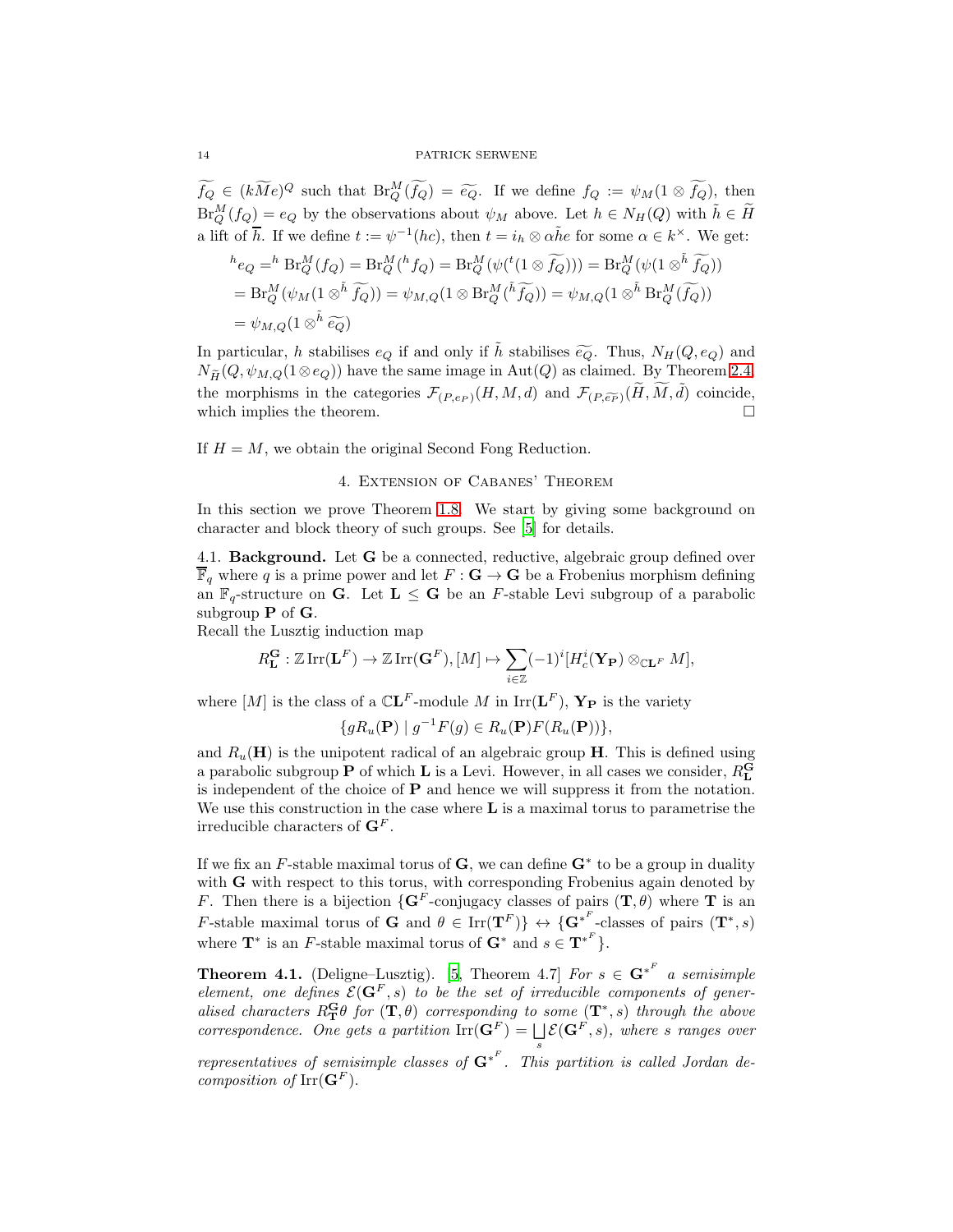This theorem plays an important role when studying blocks of groups of Lie type. The blocks obtained when specialising to  $s = 1$  are the starting point for many constructions.

Definition 4.2. *Keep the notation of the previous theorem. The elements of*  $\mathcal{E}(\mathbf{G}^F, 1)$  are called **unipotent characters**. A block b of  $\mathbf{G}^F$  such that  $\text{Irr}(\mathbf{G}^F, b) \cap$  $\mathcal{E}(\mathbf{G}^F, 1) \neq \emptyset$  *is called a unipotent block of*  $\mathbf{G}^F$ .

If  $\chi$  is a unipotent character of  $\mathbf{L}^F$ , then all constituents of  $R_{\mathbf{L}}^{\mathbf{G}} \chi$  are unipotent. We recall an important result related to the parametrisation by Deligne–Lusztig.

<span id="page-14-1"></span>**Theorem 4.3.** (Broué–Michel, Hiss). [\[9](#page-18-4), Theorem 9.12] *Assume*  $(p,q) = 1$ *. Let*  $s \in \mathbf{G}^*$  be a semisimple p'-element, define  $b(\mathbf{G}^F, s) = \sum_{i=1}^{n}$  $\chi \in \mathcal{E}(\mathbf{G}^F, s)$  $e_\chi$  and  $\mathcal{E}_p(\mathbf{G}^F,s)$ 

*as the union of rational series*  $\mathcal{E}(\mathbf{G}^F, t)$  *such that*  $s = t_p$ .

(a) The set  $\mathcal{E}_p(\mathbf{G}^F, s)$  is a union of blocks  $\text{Irr}(\mathbf{G}^F, b_i)$ , i.e.  $b(\mathbf{G}^F, s) \in \mathcal{O}\mathbf{G}^F$ .

(b) For each block b of  $k\mathbf{G}^F$  with  $\mathrm{Irr}(\mathbf{G}^F,b) \subseteq \mathcal{E}_p(\mathbf{G}^F,s)$ , one has  $\mathrm{Irr}(\mathbf{G}^F,b) \cap$  $\mathcal{E}(\mathbf{G}^F, s) \neq \emptyset$ .

If  $e \geq 1$ , recall that  $\phi_e(x) \in \mathbb{Z}[x]$  denotes the e-th cyclotomic polynomial, whose complex roots are the roots of unity of order  $e$ . Any  $F$ -stable torus  $S$  of  $G$  has so-called polynomial order  $P_{\mathbf{S},F} \in \mathbb{Z}[x]$  defined by  $|\mathbf{S}^{F^m}| = P_{\mathbf{S},F}(q^m)$  for some  $a \ge 1$  and any  $m \in 1 + a\mathbb{N}$ . Moreover,  $P_{\mathbf{S},F}$  is a product of cyclotomic polynomials  $\overline{P_{\mathbf{S},F}} = \prod$  $e\geq 1$  $\phi_e^{n_e}, n_e \geq 0$ . A  $\phi_e$ -torus of **G** is an *F*-stable torus whose polynomial

order is a power of  $\phi_e$ . An e-split Levi subgroup is any  $C_G(S)$ , where S is a  $\phi_e$ -torus of G.

Let  $\mathbf{L}_i, i = 1, 2$ , be an e-split Levi subgroup in **G** and  $\zeta_i \in \mathcal{E}(\mathbf{L}_i^F, 1)$ . We write  $(\mathbf{L}_1, \zeta_1) \leq_e (\mathbf{L}_2, \zeta_2)$  if  $\zeta_2$  is a component of  $R_{\mathbf{L}_1}^{\mathbf{L}_2}(\zeta_1)$ , i.e.  $\langle R_{\mathbf{L}_1}^{\mathbf{L}_2}(\zeta_1), \zeta_2 \rangle \neq 0$ .

A unipotent character  $\chi \in \mathcal{E}(\mathbf{G}^F, 1)$  is said to be e-cuspidal if a relation  $(\mathbf{G}, \chi) \geq_e$  $(L, \zeta)$  is only possible with  $L = G$ . A pair  $(L, \zeta)$  with L an e-split Levi subgroup and an e-cuspidal  $\zeta \in \mathcal{E}(\mathbf{L}^F, 1)$  is called a unipotent e-cuspidal pair of  $\mathbf{G}^F$ .

**Theorem 4.4.** (Cabanes–Enguehard). [\[5](#page-18-5), Theorem 6.10] *Assume*  $p \ge 7$  *is a prime not dividing* q. Let e be the multiplicative order of q mod p. If  $(L, \zeta)$  is a unipotent  $e$ -cuspidal pair of **G**, then there exists a block  $b_{\mathbf{G}F}(\mathbf{L}, \zeta)$  such that all constituents of  $R_{\mathbf{L}}^{\mathbf{G}}(\zeta)$  *belong to*  $b_{\mathbf{G}^F}(\mathbf{L}, \zeta)$ . The map  $(\mathbf{L}, \zeta) \rightarrow b_{\mathbf{G}^F}(\mathbf{L}, \zeta)$  gives a bijection between  $\mathbf{G}^F$ -classes of unipotent e-cuspidal pairs of  $\mathbf{G}^F$  and unipotent blocks of  $\mathbf{G}^F$ .

A starting point to prove Conjecture [1.1](#page-0-0) for groups of Lie type in non-describing characteristic is the following theorem by Cabanes, which proves the conjecture for almost all primes if the underlying block is unipotent:

<span id="page-14-0"></span>**Theorem 4.5.** (Cabanes) [\[5,](#page-18-5) Theorem 7.11] *Let*  $p \ge 7$  *a prime with*  $(p,q) = 1$  *and*  $b$  *a unipotent block of*  $k\mathbf{G}^F$  *with maximal b-Brauer pair*  $(P, e_P)$ *. Then the fusion system*  $\mathcal{F}_{(P,e_P)}(\mathbf{G}^F, b)$  *is non-exotic.* 

4.2. Extension of the Theorem. We prove Theorem [1.8](#page-2-0) in this subsection. Fix **X** to be a connected, reductive group with Frobenius F defining an  $\mathbb{F}_q$ -structure on **X**,  $G \leq N$ , where  $G \leq X$  is a Levi subgroup and  $N \leq N_X(G)$ . Let c be a block of  $kN^F$  covering a unipotent block b of  $k\overline{G}^F$  with  $b = b_{\overline{G}^F}(L, \zeta)$  for an e-cuspidal pair  $(L, \zeta)$  of  $G^F$ .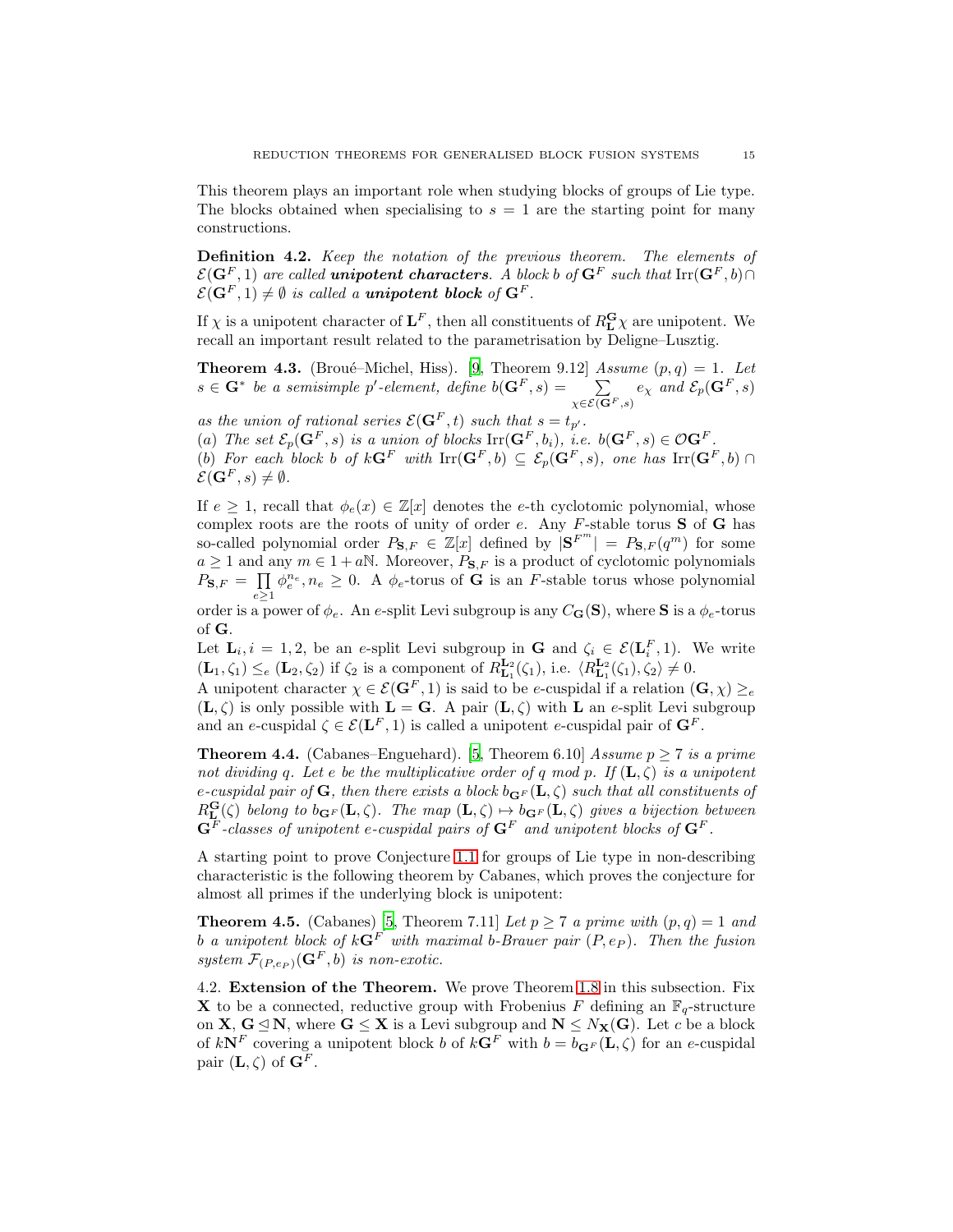Let  $(Q, b_Q)$  be a Brauer pair of a finite group H. Then it is called centric if and only if  $b_Q$  has defect group  $Z(Q)$  in  $C_H(Q)$ . Note that this is equivalent to Q being centric in the fusion system of a block b of kH such that  $(1, b) \leq (Q, b_Q)$ . Then there is a single  $\zeta \in \text{Irr}(b_Q)$  with  $Z(Q)$  in its kernel, we call it the canonical character of the centric subpair.

We assume for the rest of this section that  $p \geq 7$ . Let  $Z = Z^{\circ}(\mathbf{L})_p^F$ . By [\[6,](#page-18-10) Proposition 2.2,  $Z = Z(\mathbf{L})_p^F$ ,  $\mathbf{L} = C^{\circ}_{\mathbf{G}}(Z)$  and  $\mathbf{L}^F = C^{\circ}_{\mathbf{G}}(Z)^F = C_{\mathbf{G}^F}(Z)$ .

Let  $e_Z$  be the block of  $\mathbf{L}^F$  containing the character  $\zeta$ . Since  $\mathbf{L}^F = C_{\mathbf{G}^F}(Z)$ ,  $(Z, e_Z)$ is a Brauer pair for  $\mathbf{G}^F$ . By [\[6](#page-18-10), Lemma 4.5],  $(Z,e_Z)$  is a b-Brauer pair,  $(Z,e_Z)$  is a centric Brauer pair and  $\zeta$  is the canonical character of  $e_Z$ . Further, there exists a maximal b-Brauer pair  $(P, e_P)$  such that  $(Z, e_Z) \trianglelefteq (P, e_P)$  and such that the canonical character of  $e_P$  is  $\operatorname{Res}_{C}^{\mathbf{L}^F}$  $\mathcal{L}_{GF(P)}^{\mathbf{L}}(\zeta)$ . Here we note that if  $(Q,e)$  is a centric Brauer pair, then for any Brauer pair  $(R, f)$  such that  $(Q, e) \leq (R, f)$ , we also have that  $(R, f)$  is also centric.

Furthermore, by [\[7,](#page-18-11) Theorem 4.4(ii)], P is a Sylow p-subgroup of  $(C_G^{\circ}([\mathbf{L}, \mathbf{L}]))^F$ .

Recall that for a semisimple, algebraic group X, there exist natural isogenies  $X_{\rm sc} \to X \to X_{\rm ad}$ , where  $X_{\rm sc}$  is simply connected and  $X_{\rm ad}$  is of adjoint type. There is a decomposition of  $[\mathbf{X}, \mathbf{X}] = \mathbf{X}_1 \dots \mathbf{X}_m$  as a central product of *F*-stable, closed subgroups, see [\[9](#page-18-4), Definition 22.4] for more details. Define  $X_a = Z^{\circ}(X)X'_a$ , where  $\mathbf{X}'_{\mathbf{a}}$  is the subgroup generated by the  $\mathbf{X}_i$  with  $(\mathbf{X}_i)_{\text{ad}}^F \cong \text{PGL}_{n_i}(\epsilon_i q^{m_i})$  and p dividing  $q^{m_i} - \epsilon_i$ . Let  $\mathbf{X}_b$  be generated by the remaining  $\mathbf{X}_i$ . We thus have a decomposition  $X = X_a X_b$ .

Let  $M = N_{\mathbf{G}^F}([\mathbf{L}, \mathbf{L}], \text{Res}_{[\mathbf{L}, \mathbf{L}]^F}^{\mathbf{L}^F} \zeta$ . As noted above,  $(Z, e_Z) \trianglelefteq (P, e_P)$ . Thus, P normalises  $\mathbf{L} = C_{\mathbf{G}^{\circ}}(Z)$  and consequently P normalises  $[\mathbf{L}, \mathbf{L}]$  and  $[\mathbf{L}, \mathbf{L}]^F$ . Again, since  $(Z, e_Z) \trianglelefteq (P, e_P)$ ,  $e_Z = e_Z$  for all  $x \in P$ . Since  $\zeta$  is the canonical character of  $e_Z, {}^x\zeta = \zeta$  for all  $x \in P$ . Since restriction induces a bijection between  $\mathcal{E}(\mathbf{L}^F, 1)$  and  $\mathcal{E}([\mathbf{L}, \mathbf{L}]^F, 1)$ , see [\[11](#page-18-12), Proposition 13.20],  $^x \text{Res}^{\mathbf{L}^F}_{[\mathbf{L}, \mathbf{L}]^F} \zeta = \text{Res}^{\mathbf{L}^F}_{[\mathbf{L}, \mathbf{L}]^F} \zeta$  for all  $x \in P$ . Thus,  $P \leq M$ . Also,  $C_{\mathbf{G}^F}(P) \leq C_{\mathbf{G}^F}(Z) = \mathbf{L}^F \leq M$ . Since  $PC_{\mathbf{G}^F}(P) \leq M$ ,  $(P, e_P)$  is a Brauer pair for a block of M.

We recall some details which can be found in the proof of [\[5,](#page-18-5) Theorem 7.11]: Let  $Q \leq$ P be  $\mathcal{F}_{(P,e_P)}(\mathbf{G}^F, b)$ -centric. We have  $C^{\circ}_{\mathbf{G}}(Q)_{\mathbf{b}} = [\mathbf{L}, \mathbf{L}]$ . Let  $\zeta_Q$  be the canonical character of  $e_Q$ . Then  $\zeta_Q^{\circ} := \text{Res}_{C_{\mathbf{G}}^{\circ}(Q)^F}^{C_{\mathbf{G}}(Q)} \zeta_Q$  is the unique unipotent character of  $C^{\circ}_{\mathbf{G}}(Q)^{F}$  whose restriction to  $[\mathbf{L}, \mathbf{L}]^{F}$  is  $\mathrm{Res}^{\mathbf{L}^{F}}_{[\mathbf{L}, \mathbf{L}]^{F}} \zeta$ .

<span id="page-15-0"></span>**Proposition 4.6.** Let  $H := N_{\mathbf{N}^F}([\mathbf{L}, \mathbf{L}], \text{Res}_{[\mathbf{L}, \mathbf{L}]^F}^{\mathbf{L}^F} \zeta, d)$ , where d is the unique block *of* kM, where  $M := N_{\mathbf{G}^F}([\mathbf{L}, \mathbf{L}], \text{Res}^{\mathbf{L}^F}_{[\mathbf{L}, \mathbf{L}]^F} \zeta)$ , with  $(P, e_P)$  *a d-Brauer pair. We* have  $\mathcal{F}_{(P,e_P)}(\mathbf{N}^F, \mathbf{G}^F, b) = \mathcal{F}_{(P,e_P)}(H, M, d)$ .

*Proof.* Let  $\mathcal{F} = \mathcal{F}_{(P,e_P)}(\mathbf{N}^F, \mathbf{G}^F, b), \mathcal{G} = \mathcal{F}_{(P,e_P)}(H, M, d)$  and  $\mathcal{F}_0 = \mathcal{F}_{(P,e_P)}(\mathbf{G}^F, b)$ . Assume  $(X, e_X) \leq (P, e_P)$  is  $\mathcal{F}_0$ -centric. Let  $x \in N_{\mathbf{N}^F}(X, e_X)$ , then x normalises  $C_{\bf G}(X)$ , hence, also  $C_{\bf G}(X)_{\bf b} = [{\bf L},{\bf L}].$  Also, x stabilises  $\zeta_X$  and thus also  $\zeta_X|_{[{\bf L},{\bf L}]^F} =$  $\text{Res}_{[\mathbf{L},\mathbf{L}]^F}^{\mathbf{L}^F} \zeta$ . We thus have  $x \in N_{\mathbf{N}^F}([\mathbf{L},\mathbf{L}]^F, \text{Res}_{[\mathbf{L},\mathbf{L}]^F}^{\mathbf{L}^F} \zeta$ .

Furthermore,  $C_{\mathbf{G}^F}(X) \leq M$ , so  $e_X$  is a block of  $kC_M(X)$  and hence  $(X, e_X)$  is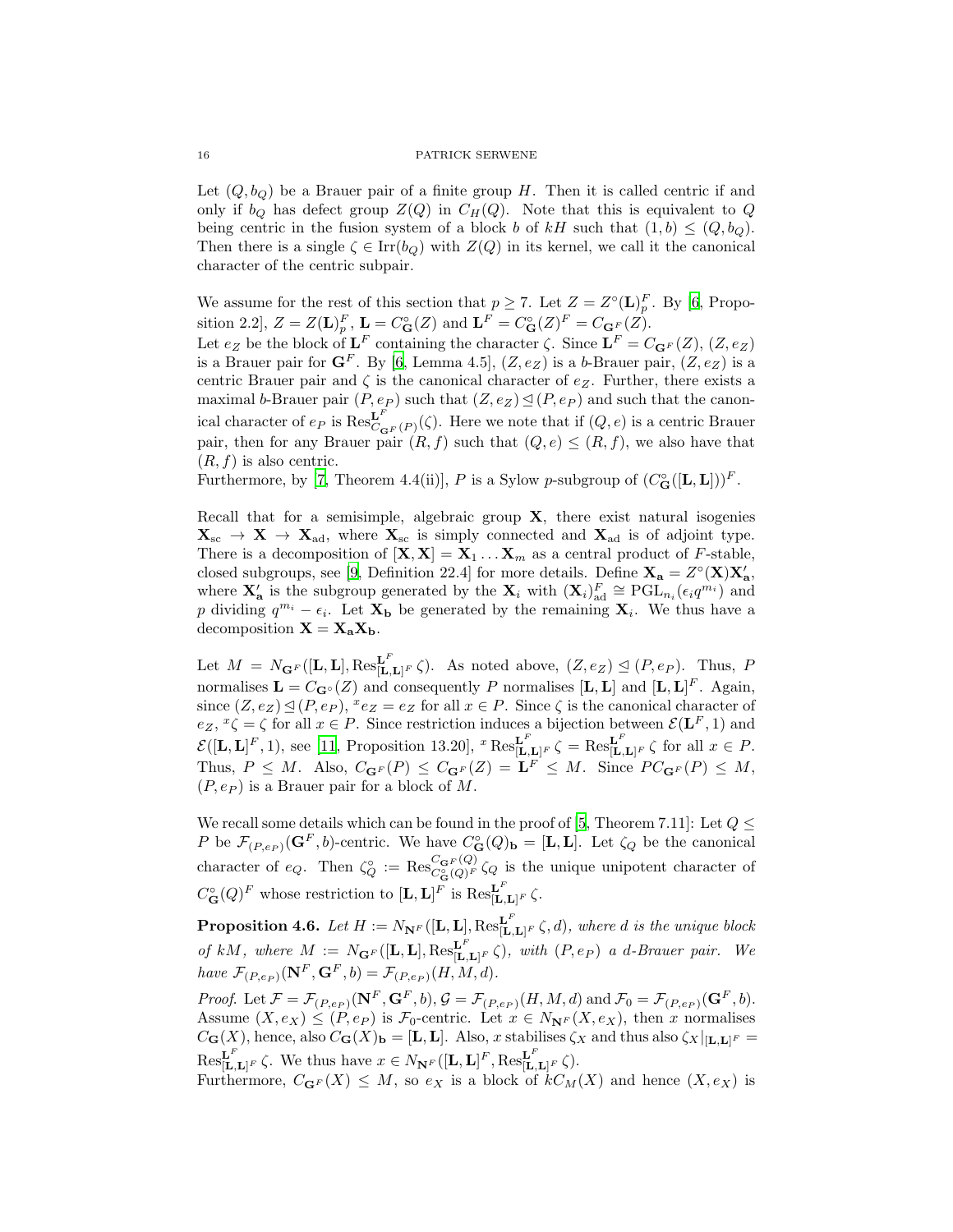the unique d-Brauer pair with first component X such that  $(X, e_X) \leq (P, e_P)$ . In particular, b-Brauer pairs and d-Brauer pairs, for which the first component is a  $\mathcal{F}_0$ -centric subgroup of P, are the same.

Thus, if x stabilises  $(X, e_X)$ , it also stabilises d, and we get  $N_{\mathbf{N}^F}(X, e_X) \leq H$  for all  $X \leq P$  which are  $\mathcal{F}_0$ -centric. Now if  $X \leq P$  is  $\mathcal{F}_0$ -centric, it is in particular  $\mathcal{F}_0$ -centric, so  $\mathcal{F} \subseteq \mathcal{G}$ .

Conversely, suppose that  $(X, e_X) \leq (P, e_P)$  is G-centric. In particular, by the previous paragraph, X is  $\mathcal{F}_2$ - and thus also  $\mathcal{F}_0$ -centric. But again, since  $e_X$  is a block of  $kC_M(X)$ ,  $(X, e_X)$  is an  $(d, H)$ -Brauer pair if and only if it is an  $(b, N^F)$ -Brauer pair and hence  $\text{Aut}_{\mathcal{G}}(X) \leq \text{Aut}_{\mathcal{F}}(X)$ . By Theorem [2.4,](#page-3-0) this shows  $\mathcal{G} \subseteq \mathcal{F}$  and hence  $\mathcal{G} = \mathcal{F}$ .

Fix H as in the previous proposition for the rest of this section.

<span id="page-16-0"></span>**Lemma 4.7.** For  $Q \leq_p \mathbf{G}^F$ , the group  $C_{\mathbf{G}^F}(Q)/C^{\circ}_{\mathbf{G}}(Q)^F$  is also a p-group.

*Proof.* By [\[12,](#page-18-13) Proposition 2.1.6(e)],  $C_{\mathbf{G}}(Q)/C_{\mathbf{G}}(Q)$  is a p-group. Now compose the inclusion  $C_{\mathbf{G}F}(Q) \rightarrow C_{\mathbf{G}}(Q)$  with the natural surjection  $C_{\mathbf{G}F}(Q) \rightarrow$  $C_{\mathbf{G}^F}(Q)/C_{\mathbf{G}}^{\circ}(Q)^F$  and denote this morphism by  $\varphi$ . Then ker  $\varphi = C_{\mathbf{G}}^{\circ}(Q)^F$ . Thus  $C_{\mathbf{G}^F}(Q)/C^{\circ}_{\mathbf{G}}(Q)^F$  is isomorphic to a subgroup of  $C_{\mathbf{G}}(Q)/C^{\circ}_{\mathbf{G}}(Q)$  and in particular also a p-group.

<span id="page-16-1"></span>**Lemma 4.8.** We have  $N_{\mathbf{N}^F}(Q, e_Q) = N_H(Q)$  for any  $Q \leq P$  which is  $\mathcal{F}_{(P, e_P)}(\mathbf{G}^F, b)$ *centric.*

*Proof.* In the proof of Proposition [4.6,](#page-15-0) we proved  $N_{\mathbf{N}^F}(Q, e_Q) \leq H$ . Thus, in particular  $N_{\mathbf{N}^F}(Q, e_Q) \subseteq N_H(Q)$ . Let  $x \in N_H(Q)$ . We need to prove that x stabilises  $e_Q$ . First, we prove that x preserves the set of unipotent characters of  $C_{\bf G}^{\circ}(Q)^F$ . Note that  ${\bf N} \subseteq N_{\bf X}({\bf G})$ . Further,  $N_{\bf N}(Q) \subseteq N_{\bf X}({\bf G}) \cap N_{\bf X}(Q) \subseteq$  $N_{\mathbf{X}}(\mathbf{G}) \cap N_{\mathbf{X}}(C_{\mathbf{X}}(Q)) \subseteq N_{\mathbf{X}}(C_{\mathbf{G}}(Q)) \subseteq N_{\mathbf{X}}(C_{\mathbf{G}}^{\circ}(Q)),$  whereas the last inclusion follows from the fact that **X** is an algebraic group. Now x normalises  $[\mathbf{L}, \mathbf{L}]$ ,  $\text{Res}_{[\mathbf{L}, \mathbf{L}]^F}^{\mathbf{L}^F}$ and  $C_{\mathbf{G}}^{\circ}(Q)$  and thus, by the remarks before Proposition [4.6](#page-15-0) together with the observation about unipotent characters, also  $\zeta_{Q}^{\circ}$ . In particular, it also stabilises the block of  $kC_{\mathbf{G}}^{\circ}(Q)^{F}$  containing  $\zeta_{Q}^{\circ}$ . Further, by Lemmas [4.7](#page-16-0) and [2.15,](#page-5-4)  $e_{Q}$  is the unique block of  $kC_{\mathbf{G}F}(Q)$  covering the block of  $kC_{\mathbf{G}}^{\circ}(Q)^{F}$  containing  $\zeta_{Q}^{\circ}$ . Thus, x stabilises  $e_Q$ , so  $N_H(Q) \subseteq N_{\mathbf{N}^F}(Q, e_Q)$ .

<span id="page-16-2"></span>**Lemma 4.9.** Let  $A = [\mathbf{L}, \mathbf{L}]^F$ . The group  $PA/A$  is in  $\text{Syl}_p(H/A)$ .

*Proof.* Since  $|H: M|_p = 1$ , it suffices to prove that  $PA/A$  is a Sylow p-subgroup of M/A. Now P is a Sylow p-subgroup of  $(C_G^{\circ}([\mathbf{L}, \mathbf{L}]))^F$ . Hence, it suffices to prove that p does not divide  $|M : (C_G^{\circ}([L,L]))^F A|$ . Since  $C_G^{\circ}([L,L])$  and  $[L,L]$  commute element wise and  $C_G^{\circ}([\mathbf{L}, \mathbf{L}]) \cap [\mathbf{L}, \mathbf{L}] \leq Z([\mathbf{L}, \mathbf{L}])$ , a standard application of the Lang–Steinberg theorem, see [\[11](#page-18-12), 3.10], gives

$$
| (C^{\circ}_{\mathbf{G}}([\mathbf{L}, \mathbf{L}]) [\mathbf{L}, \mathbf{L}]) |^{F} = | C^{\circ}_{\mathbf{G}}([\mathbf{L}, \mathbf{L}]) |^{F} [[\mathbf{L}, \mathbf{L}] |^{F} = | C^{\circ}_{\mathbf{G}}([\mathbf{L}, \mathbf{L}]) |^{F} |A|.
$$

On the other hand,  $C_G^{\circ}([\mathbf{L}, \mathbf{L}])^F \cap A \leq Z([\mathbf{L}, \mathbf{L}]^F) = Z([\mathbf{L}, \mathbf{L}])^F$  is a p'-group by [\[8,](#page-18-14) Proposition 4]. Hence, the p-part of  $|C_{\bf G}^{\circ}([\mathbf{L}, \mathbf{L}])^F||A| = \frac{|C_{\bf G}^{\circ} \mathbf{L}, \mathbf{L}|^F||A|}{|C_{\bf G}^{\circ}([\mathbf{L}, \mathbf{L}]^F \cap A|)}$  $\frac{C_{\mathbf{G}} \mathbf{L}, \mathbf{L}[U]}{|C_{\mathbf{G}}^{\circ}([{\mathbf{L}}, {\mathbf{L}}]^F \cap A|}$  equals the p-part of  $|C_{\bf G}^{\circ}([{\bf L},{\bf L}])^F||A|$ . Thus, by the above displayed equation, it suffices to prove that p does not divide  $|M : (C_G^{\circ}([\mathbf{L}, \mathbf{L}])[ \mathbf{L}, \mathbf{L}])^F|$ . This follows from [\[8,](#page-18-14)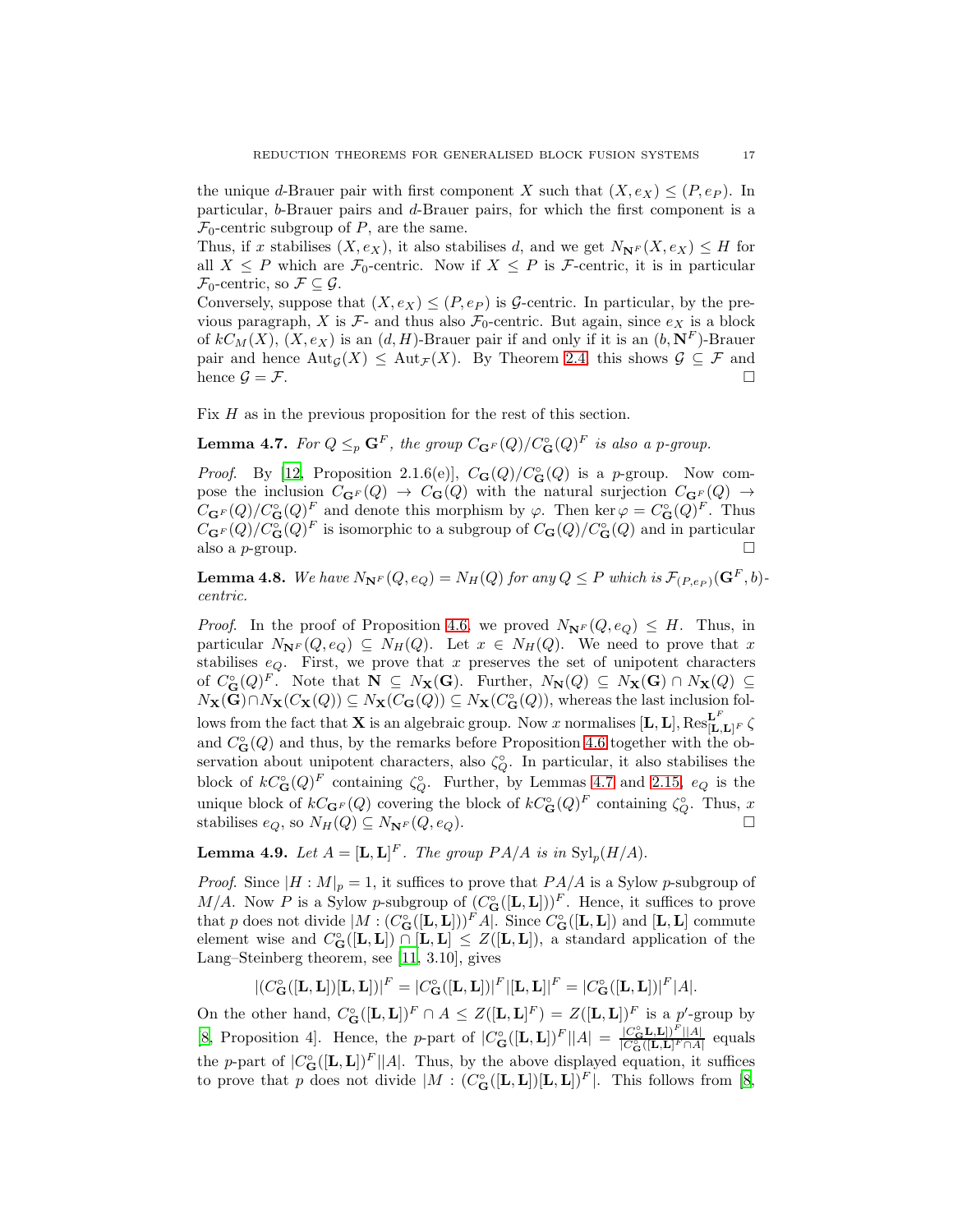Proposition 6]

*Proof of Theorem [1.8](#page-2-0).* Let  $H := N_{\mathbf{N}^F}([\mathbf{L}, \mathbf{L}], \text{Res}_{[\mathbf{L}, \mathbf{L}]^F}^{\mathbf{L}^F} \zeta, d)$ , where d is the unique block of kM, where  $M := N_{\mathbf{G}^F}([\mathbf{L}, \mathbf{L}], \text{Res}_{[\mathbf{L}, \mathbf{L}]^F}^{\mathbf{L}^F}(\zeta)$ , with  $(P, e_P)$  a d-Brauer pair. By Proposition [4.6,](#page-15-0) we have  $\mathcal{F}_{(P,e_P)}(\mathbf{N}^F, \mathbf{G}^F, b) \cong \mathcal{F}_{(P,e_P)}(H, M, d)$ .

Next we apply the Generalised Second Fong Reduction to  $\mathcal{F}_{(P,e_P)}(H, M, d)$ . For this, let  $A := [\mathbf{L}, \mathbf{L}]^F$ . In particular, we have normal inclusions  $A \leq M \leq H$  with  $A \leq H$  and  $|H : M|_p = 1$ . Let c be the block of A containing  $\text{Res}_{[\mathbf{L},\mathbf{L}]^F}^{\mathbf{L}^F} \zeta$ . Apply [\[9,](#page-18-4) Theorem 22.9(ii)] to **L** to see that  $\text{Res}_{[\mathbf{L},\mathbf{L}]^F}^{\mathbf{L}^F} \zeta$  is a defect zero character and thus  $c$  is of defect zero. Clearly,  $c$  is  $M$ -stable, so we can apply Lemma [2.14](#page-5-5) with  $Z = Z(\mathbf{L})_p^F$  and  $e = e_Z$  to see that c is covered by d. Thus, we can apply Theorem [1.7](#page-1-3) to this situation and get a fusion system  $\mathcal{F}_{(P,e'_{P})}(\widetilde{H}, \widetilde{M}, \widetilde{d})$  such that  $\widetilde{H}$  is a p'-central extension of  $H/A$ ,  $\widetilde{M}$  is the full inverse image of  $M/A$  in  $\widetilde{H}$  and  $\widetilde{d}$  is an  $\widetilde{H}$ -stable block of  $k\widetilde{M}$  with maximal  $(\widetilde{d}, \widetilde{H})$ -Brauer pair  $(P, e'_P)$ .

The final step is now to prove that  $\mathcal{F}_{(P,e'_{P})}(\widetilde{H}, \widetilde{M}, \widetilde{d})$  is non-exotic. Let  $X \leq P$ be  $\mathcal{F}_{(P,e'_P)}(\widetilde{H}, \widetilde{M}, \widetilde{d})$ -centric, then by Lemma [4.8](#page-16-1) we have that the normaliser of  $(X, e_X)$  is the normaliser of X. Furthermore,  $P \in Syl_p(H)$  by Lemma [4.9,](#page-16-2) which together with the observation about the normalisers we just mentioned implies  $\mathcal{F}_{(P,e'_P)}(\widetilde{H}, \widetilde{M}, \widetilde{d}) = \mathcal{F}_P(\widetilde{H})$ , which means that the generalised block fusion system is non-exotic.  $\Box$ 

4.3. Remark. Comparison with Theorem [4.5:](#page-14-0) We discuss how the proof of Theorem [1.8](#page-2-0) differs from the proof Theorem [4.5.](#page-14-0) Firstly, note that the proof of Theorem [1.8](#page-2-0) does not use Theorem [4.5](#page-14-0) directly, thus it gives an alternative, more general proof for this theorem. The proof of Theorem [4.5](#page-14-0) uses a concept called control subgroups of fusion systems. These groups are defined in [\[21\]](#page-19-4) and are calculated for fusion systems of unipotent blocks in [\[8\]](#page-18-14). Let  $(L, \zeta)$  be a unipotent e-cuspidal pair of G defining a unipotent block b of  $G<sup>F</sup>$ . Cabanes and Enguehard show that  $H = (N_V^F)SC_G^{\circ}([\mathbf{L}, \mathbf{L}])^F$  is a control subgroup of the fusion system of b. We discuss the factors that make up this group. Let T be a maximally split torus of [L, L]  $C_G^{\circ}([L,L])$  and  $K = [L,L]$   $C_G([L,L])$ . The group V is the stabiliser of an F-stable basis of the root system of K with respect to T in  $N_M(\mathbf{T})/\mathbf{T}^F$ , where  $M = N_{\mathbf{G}^F}([\mathbf{L}, \mathbf{L}], \text{Res}_{[\mathbf{L}, \mathbf{L}]^F}^{\mathbf{L}^F} \zeta$ . Now N is a subgroup of  $N_{\mathbf{G}}(\mathbf{T})$  such that  $N \cap \mathbf{T} = \mathbf{T}_{\phi_2}$  and  $NT = N_{\mathbf{G}}(\mathbf{T})$ . Here  $\mathbf{T}_{\phi_2}$  denotes the  $\phi_2$ -part of  $\mathbf{T}$  in the sense of the notation given after Theorem [4.3.](#page-14-1) The existence of the group  $N$  is proven in [\[4,](#page-18-15)] Proposition 4.2, which relies on [\[22](#page-19-5), 4.4]. The group  $N_V$  is defined to be the inverse image of V in N under the quotient map by **T**. Finally,  $S = S'[S', V]$  for some  $S' \leq \mathbf{T}_{p'}^F$  which is characterised by the equation  $\mathbf{T}^F = S'(\mathbf{T} \cap [\mathbf{L}, \mathbf{L}]^F C_{\mathbf{G}}([\mathbf{L}, \mathbf{L}])^F)$ .

Proving Theorem [1.8](#page-2-0) with control subgroups does not seem to be possible currently. To prove that the control subgroup is invariant under extending by  $N$  as in the assumptions of the theorem, we would need to know whether the group  $N$  is unique up to conjugation by an element of  $N_{\mathbf{G}}(\mathbf{T})$ . This boils down to the uniqueness up to conjugation of the Tits extension, see [\[22](#page-19-5), 4.4]. Alternatively the existence of such an extension for disconnected reductive groups would also imply the existence of such a group  $N$  in the situation of the theorem. However, both questions are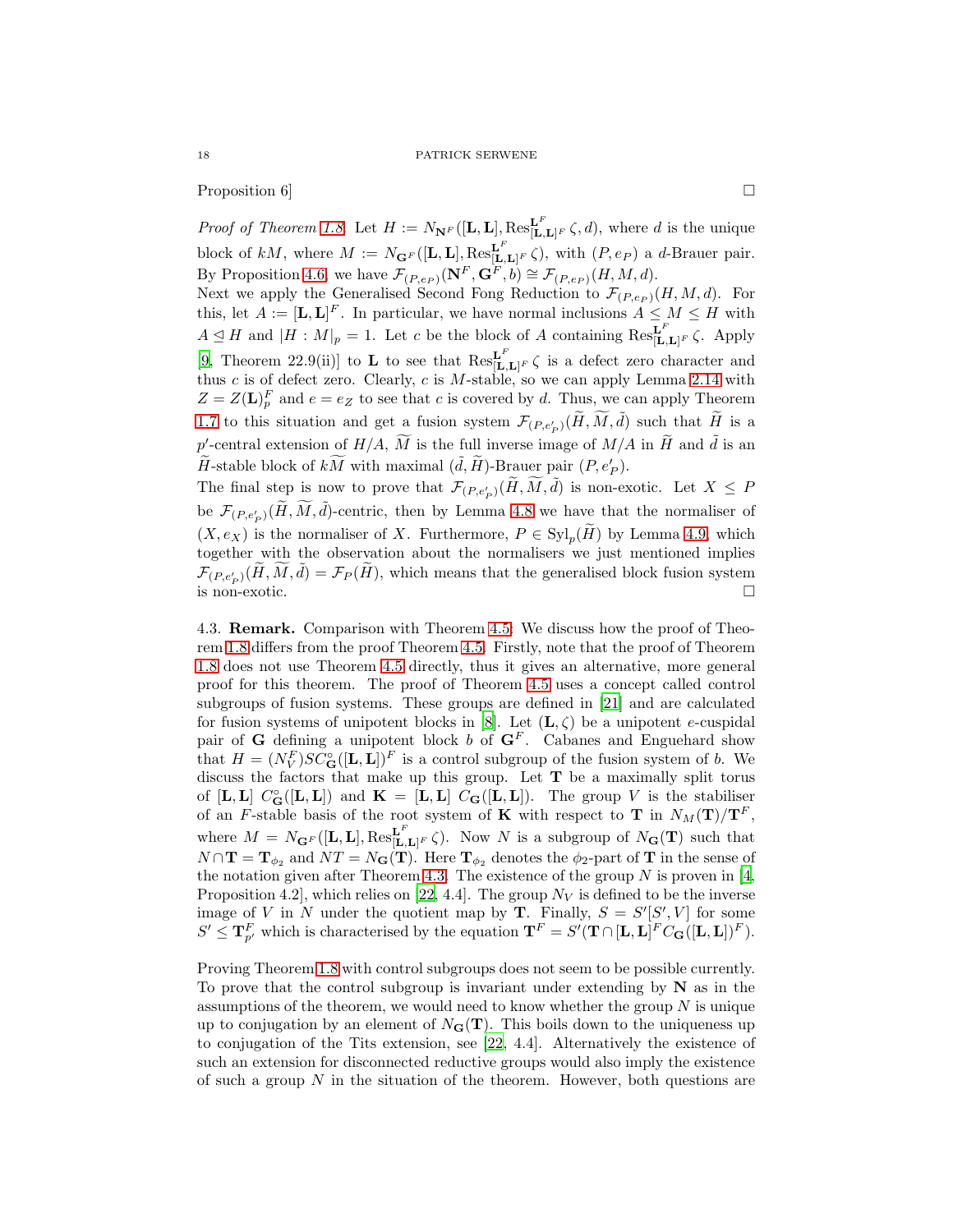currently not answered and thus it is unclear how to prove the theorem in the same way as in [\[5](#page-18-5)]. The proof of Theorem [1.8](#page-2-0) circumvents using control subgroups and thus Tits' theorem for splitting. Here we construct the realising group indirectly, not as a subgroup of  $\mathbf{G}^F$ .

#### Acknowledgements

I thank Radha Kessar and Gunter Malle. I also thank the referees for their careful reading of my manuscript and their many valuable comments.

## **REFERENCES**

- <span id="page-18-1"></span>[1] M. Aschbacher, R. Kessar and B. Oliver. *Fusion systems in algebra and topology, London Math. Soc. Lect. Note Series* 391, Cambridge Univ. Press, Cambridge, 2011.
- <span id="page-18-6"></span>[2] C. Bonnaf´e, J.F. Dat and R. Rouquier. *Derived categories and Deligne-Lusztig varieties II.* Ann. Math. 185 (2017), no. 2, 609–670.
- <span id="page-18-8"></span>[3] M. Brou´e and L. Puig. *Characters and local structures in* G*-algebras.* J. Algebra. 63 (1979), no. 2, 51–59.
- <span id="page-18-15"></span>[4] M. Cabanes. *Unicit´e du sous-groupe ab´elien distingu´e maximal dans certains* sous-groupes de Sylow. C. R. Acad. Sci. Série 1, Mathématique 318 (1994), no. 10, 889–894.
- <span id="page-18-5"></span>[5] M. Cabanes. *Local methods for blocks of finite simple groups*, [arXiv:1712.08913.](http://arxiv.org/abs/1712.08913)
- <span id="page-18-10"></span>[6] M. Cabanes and M. Enguehard. *Unipotent blocks of finite reductive groups of a given type*. Math. Z. 213 (1993), no. 1, 479–490.
- <span id="page-18-11"></span>[7] M. Cabanes and M. Enguehard. *On unipotent blocks and their ordinary characters*. Invent. Math. 117 (1994), 149–164.
- <span id="page-18-14"></span>[8] M. Cabanes and M. Enguehard. *On fusion in unipotent blocks*. Bull. London Math. Soc. **31** (1999), no. 2, 143-148.
- <span id="page-18-4"></span>[9] M. Cabanes and M. Enguehard. *Representation theory of finite reductive groups, New Math. Monogr.* 1, Cambridge Univ. Press, Cambridge, 2004.
- <span id="page-18-2"></span>[10] D. Craven. *The theory of fusion systems*: *An algebraic approach, Cambridge Studies in Advanced Mathematics* 131, Cambridge Univ. Press, Cambridge, 2011.
- <span id="page-18-12"></span>[11] F. Digne and J. Michel. *Representations of finite groups of Lie type, London Mathematical Society Student Texts* 21. Cambridge University Press, Cambridge, 1991.
- <span id="page-18-13"></span>[12] M. Enguehard. *Towards a Jordan decomposition of blocks of finite reductive groups,* [arXiv:1312.0106.](http://arxiv.org/abs/1312.0106)
- <span id="page-18-7"></span>[13] W. Feit. *The representation theory of finite groups.* Elsevier, North Holland, 1982.
- <span id="page-18-9"></span>[14] R. Kessar. *The Solomon system*  $\mathcal{F}_{Sol}(3)$  *does not occur as fusion system of a* 2*-block.* J. Algebra 296 (2006), no. 2, 409–425.
- <span id="page-18-0"></span>[15] R. Kessar. *Introduction to block theory* in: "Group Representation Theory" (eds. M. Geck, D. Testerman, J. Thévenaz), EPFL Press, Lausanne (2007), 47–77.
- <span id="page-18-3"></span>[16] R. Kessar and R. Stancu. *A reduction theorem for fusion systems of blocks*. J. Algebra 319 (2008), no. 2, 806–823.